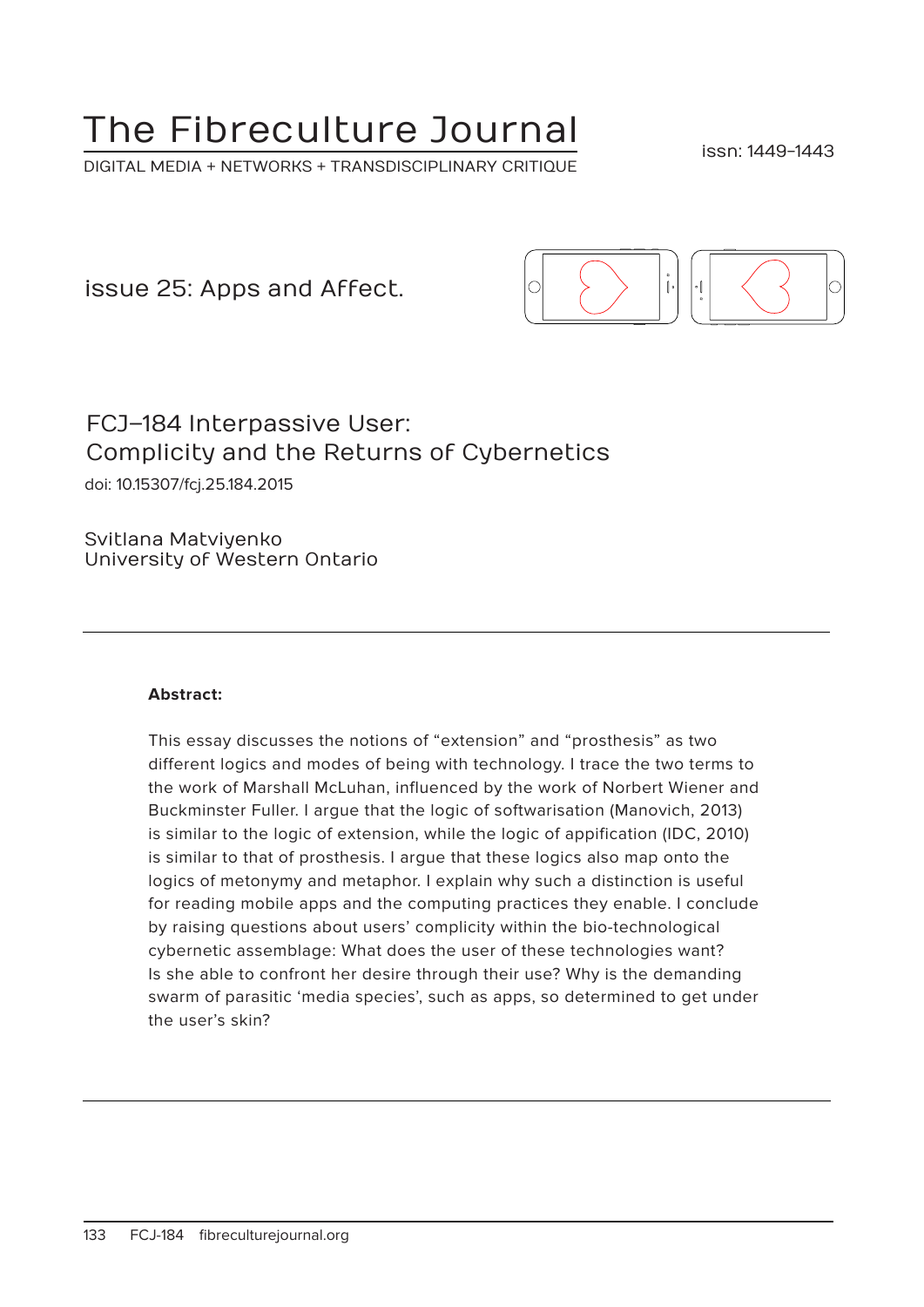…cybernetics gets more and more complicated, makes a chain, then a network. Yet it is founded on the theft of information, quite a simple thing.

Michel Serres, The Parasite (2007: 37).

#### No boundaries

This essay explores the properties of mobile apps – and 'smart' technologies in general – that return us to the allegedly 'old' questions of governance and control raised by cybernetic theory. I argue that mobile apps are different from other software due to the role they play in transforming the configuration of actors in the human-machine assemblage. The significance of such radical reconfiguration is veiled by the discourses of 'innovation,' 'creativity,' 'sustainability,' 'productivity,' and 'transparency', which advocate the extensive use of cloud based technology for the sake of generating more data. This results in an environment where 'the body-across-platforms as the body with the data' becomes 'the body as the data it produces' [1]. The body-across-platforms acquires the property of programmability when the users 'actively participate in staging the scene of [their] own passive submission – and ... view such participation as a form of power sharing' (Andrejevic, 2007: 15). Slavoj Žižek identifies this as a relation of "interpassivity" (1999: 102–124) – a forced pretense of being passive, while actually being frantically engaged in the production of data. In this context, I suggest that mobile apps as elements of cloud computing are a "media species" [2] unlike other software; they impose a kind of "totalitarian interactivity", as Lev Manovich described it in 1996, which manipulates users by imposing on them its demand for attention, dedication, and complicity to and with the machinic network 24/7.

The interpassive relation with technology is based on the logic of "prosthesis", which can be distinguished from the logic of "extension". They are different modalities or configurations of possibilities, impossibilities, contingences and necessities of being with technology. I argue that the distinction between these two logics and modalities, developed by Marshall McLuhan, whose theories of technology as "the extensions of man" was adapted by media theory, can be made explicit in the context of cybernetics, which conceives the two modalities as continuously and mutually transforming in how they work, in time, against any boundary whatsoever. And finally, I will explain why such a distinction is useful for reading mobile apps and the practices they enable for the production of the "data subject" (Bauman et al., 2014).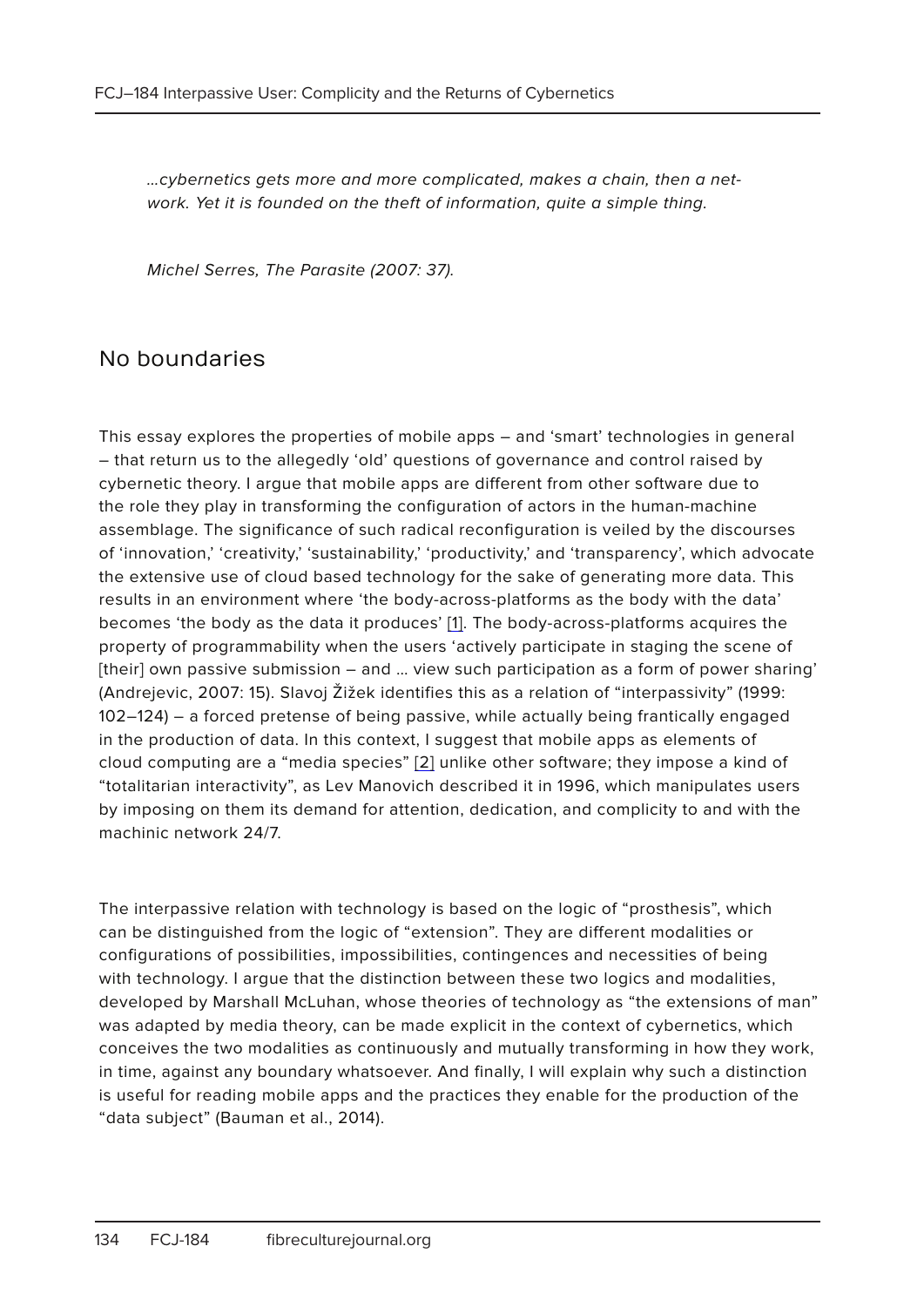## Networks of control

Researchers interested in exploring the boundaries between the technological and biological met and formed the Cybernetic Group at a series of meetings in New York City between 1946 and 1953. These meetings, called the Macy conferences, generally all had the same title and theme,'Cybernetics: Circular Causal and Feedback Mechanisms in Biological and Social Systems.' The conferences brought together a variety of scientists to explore such topics as information theory, analogies between organisms and machines, teleological mechanisms in society, collaboration between physics and psychology, intelligibility in speech communications, homeostasis and learning, decision theory, and many others. [3] The central focus of cybernetics as it emerged from these conferences was the study of processes within complex systems of servomechanisms, adaptive mechanisms, or automata, either 'in the metal or in the flesh' (Wiener, 1961: 42), that are capable of self-regulation by means of negative feedback in order to retain equilibrium. Through the long history of its developments, [4] cybernetic thought has conceived of self-regulating systems as 'coupled to the outside world both for the reception of impressions and for the performance of actions.' These systems 'contain sense organs, effectors, and the equivalent of a nervous system to integrate the transfer of information from one to another' (Wiener, 1961: 43).

Self-regulating systems cannot be thought without the notion of "network" that enables the feedback and transmission of information between automata and the environment or between different systems. In What Is Cybernetics? (1954), French topologist George T. Guilbaud, who was one of the first theorists to introduce the notion of "network" in the discussion of cybernetics, clarifies that the network of relations, or 'the pattern of interwoven connections,' has been of the primary concern for cyberneticians:

"Network" here is at once a metaphor and more than a metaphor. … In a system of cells or boxes interconnected by pathways, it is possible, as in the case of the simplest of schemas – family tree – that there may never be more than one way of going from one cell to another, so that in order to return to the starting-point we have to retrace our path. There are thus no closed circuits, and the "network" scarcely deserves the name. But as soon as the schema becomes more complicated, closed circuits (also termed "loops" or "meshes") make their appearance. The presence of such loops in the schema of a servomechanism is quite fundamental; it is from them that "reflex" and "reactive" structures are formed. (1961 [1954]: 15, 17)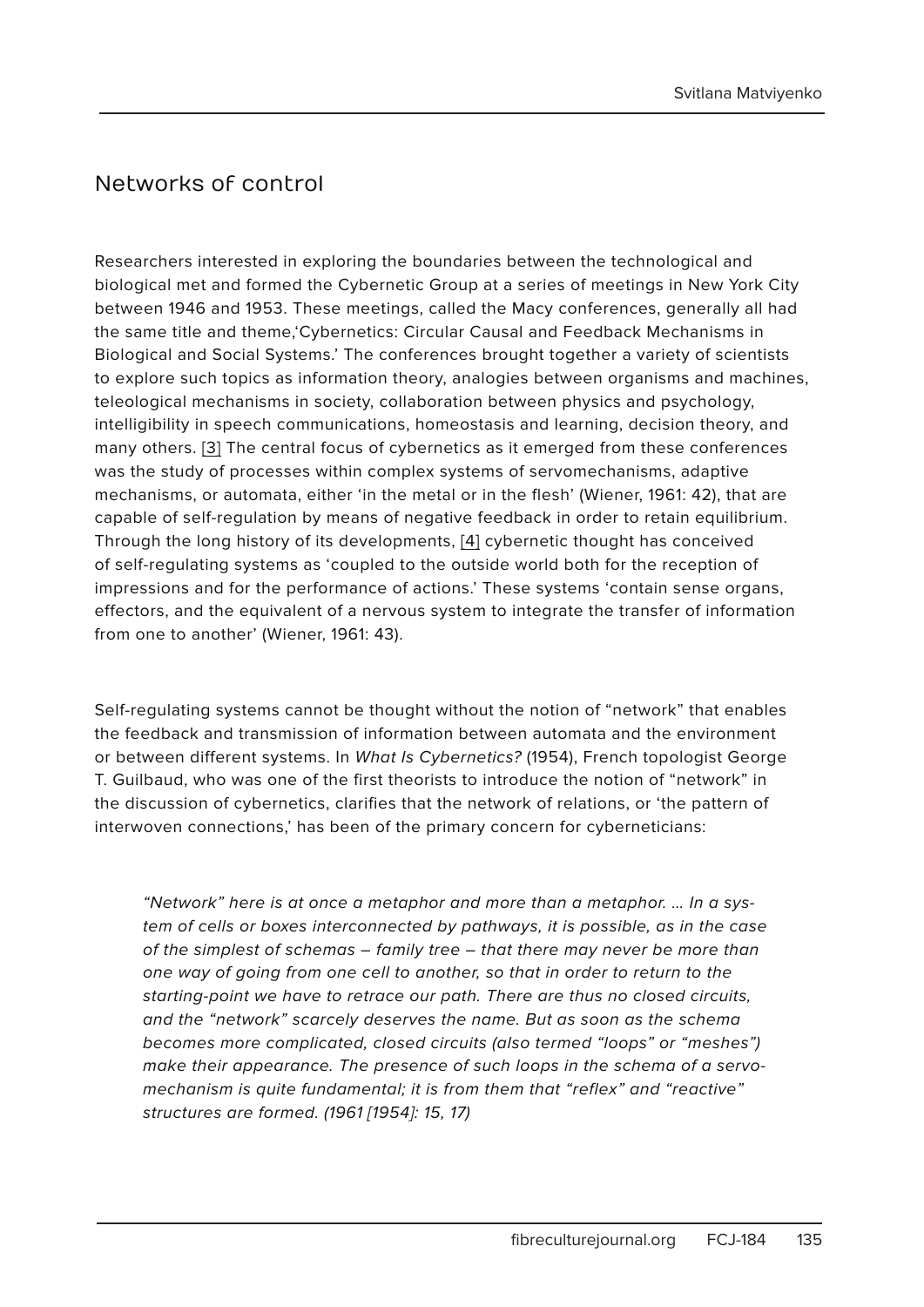The notions of "feedback" and "communication" between self-regulating systems imply that these systems are networked. This complicates the understanding of boundaries between complex systems, which can now be thought of as either porous or imaginary. This is where a "network" is no longer simply a metaphorical figure of thought, but becomes a metonymical relation of systems that insists on their material contiguity (in space) and continuity (in time).

Such a model of a complex mesh or network materialised a decade later, in 1964, when American electrical engineer Paul Baran invented a packet switching technology designed for transmitting fragmented messages through the best available nodes of a distributed network. This distributed structure, different from centralised and decentralised networks, soon became a model for the ARPANET, the first large wide-area communication network established by the U.S. Department of Defence in 1969. This distributed structure of regulated communication expressed 'a distinctly cybernetic notion of design' (Pickering, 2011: 32). As Andrew Pickering explains, unlike the usual notion of design, which privileges theory and:

… entails the formulation of a plan which is then imposed upon matter … the cybernetic approach entails … a continuing interaction with materials, human and nonhuman, to explore what might be achieved – what one might call an evolutionary approach to design, that necessarily entails a degree of respect for the other. (2011: 32) [5]

This decidedly optimistic description, however, does not deny the possibility of distributed control on the micro-level (which the notion of "regulation" implies) and, as such, cybernetics remains a way of subsuming 'the other' to the system.

Spatially, the cybernetic communicational network has spread, at first, through the United States and later, across the globe, gradually creating a smooth area of regulated communication through the micro-management of information flows. Luciana Parisi, in Contagious Architecture, provides an example of the subsumption of 'the other' by the system, noting that the neoliberal space is 'defined by the (networking) movement of people,'

The space of the urban and the space of business thus become isomorphic, as they are mediated by an invariant function that establishes a topological connectedness driven by local interactions. It has been argued that this fusion between architectural space and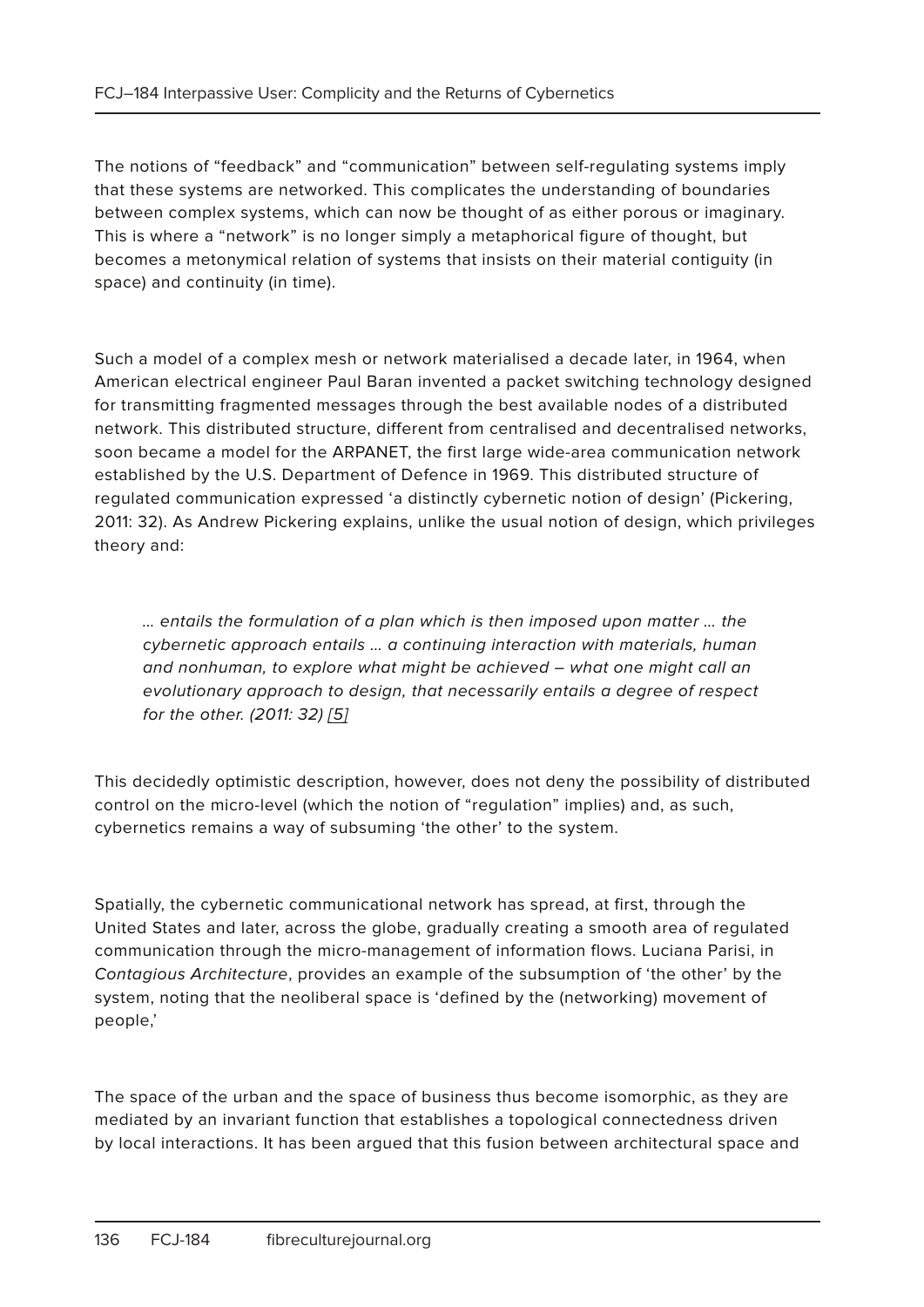the space of the market – this "movement-space" that has joined them together into a decentralized neoliberal managing of subjectivity – only affirms "the generalization of the market form itself." In other words, contemporary architecture and design have been accused of adopting the philosophical and critical conceptions of space, and in particular the smooth space of control, to the operations of the neoliberal market, the ontological being of which has come to engulf all forms of aesthetics, culture, and technology. (2013: 160)

Temporally, the distributed structure of regulated communication has established a new relation between the past, present, and the future based on the idea of the recordable and retrievable past and of the pre-mediated (Grusin, 2010), predictable and pre-planned by our apps future – a smooth temporality of the now where we live a life 'on the record' that is ubiquitously stored by machines without our consent. As Rob Coley and Dean Lockwood write, capitalism 'deterriorializes, renders fluid, unleashes desire', 'but only to record, to regulate, to sort, sieve, anticipate and modulate [it] by virtue of the technology of control' (2012: 23). Christopher Nolan's film Inception (2010) about 'a team of professional corporate thieves' exploring the possibilities of 'extracting lucrative industrial information from their targets' subconscious minds as they sleep,' provides a potent metaphor for "cloud time": 'the inception of the future' (Coley and Lockwood, 2012: 3). This is George Orwell's Nineteen Eighty-Four: 'Who controls the past controls the future; who controls the present controls the past', with a new twist: … who controls the future controls the present.

#### Planetary traffic

Shortly after Baran's invention of the message transmission via a distributed network, 'man's movement [was linked] to his communication', [6] marking the 'move from a mechanical to an electronic environment' (Wigley, 2006: 385). As Mark Wigley (2006) points out in 'Network Fever', these topics became the subject of Greek architect Constantinos Doxiadis' annual Delos Symposia of Ekistics held on board his yacht New Hellas from the early 1960s until the mid 1970s. During these meetings, renowned architects, biologists, archaeologists, engineers, linguists, geneticists, psychologists, psychiatrists, anthropologists, along with musicians, literary scholars, historians and philosophers gathered to discuss the future of human dwelling. Doxiadis defined Ekistics as the study of a 'universal settlement' in the form of 'a worldwide city, threatened by its own torrential expansion' (1963). He believed such a city would be constituted by a constellation of the connected 'units of space', and, as such, would form a complex 'system of Networks, physical and managerial, by which our society operates' (Ekistics, 1969). The 'relationship of the units of space' would condition 'to a great extent the relationship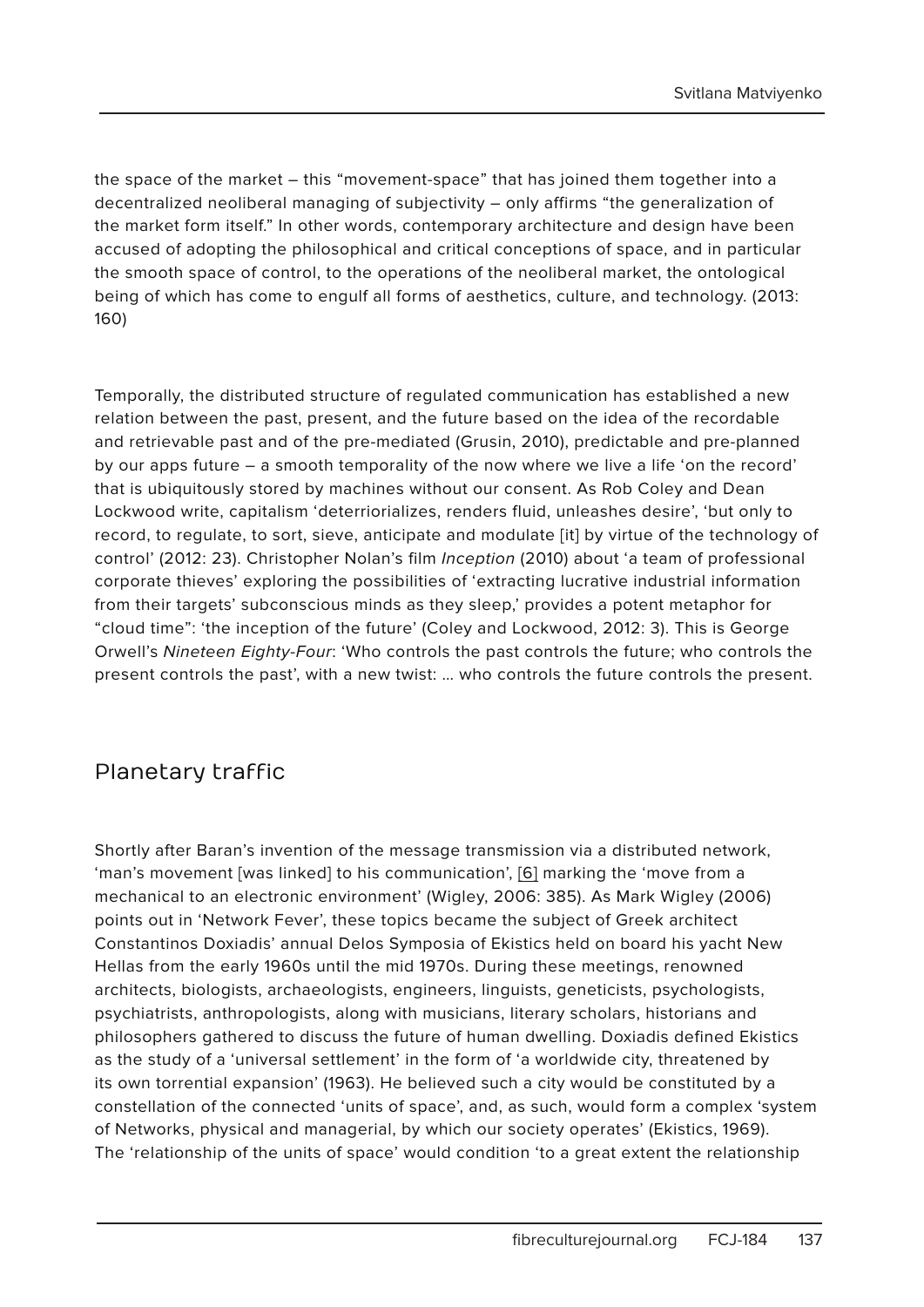between people' (Ekistics, 1968) in that it would teach them to associate their need for connectedness with a certain technological design, be it a system of dwelling or a mobile network.

Rethinking the notion of a "network" of dwelling in terms of circulation and traffic actually began several decades prior to the Delos symposium, during the fourth Congrès internationaux d'architecture modern (CIAM) held in Moscow in 1933. The floating Delos symposium was modelled upon the CIAM, and picked up its concerns in the 1960s. It was McLuhan who took 'the CIAM argument in the direction of electronics' by announcing 'on the second morning of the first Delos boat trip that electronics presents new challenges to planners because this latest prosthetic extension of the body defines an entirely new form of space' (Wigley, 2006: 382, 383). In the setting of that floating conference, on July 6, 1963, McLuhan met his long time inspirational figure, from whom he borrowed the notion of "prosthetic extension," American neo-futuristic architect, inventor, and systems theorist Buckminster Fuller. In his illuminating discussion of the Delos conferences, Wigley describes this meeting of 'a short man in dark pants, close-fitting white jacket, crisp shirt, and tie with a tall man in light pants and a loose-fitting summer shirt covered with a geometric pattern' as the historic moment that began 'the radical confusion of architecture and networks' (2006: 377, 376). [7]

Both Fuller and McLuhan spoke of prosthetics in their work. McLuhan was influenced by Fuller's Nine Chains to the Moon (1938), in which Fuller described technology as an extension of the body and 'had been insisting that traditional architecture had to give way to a "world wide dwelling services network" modeled on the telephone network'. Here, he 'visualized global electronic networks long before they arrived' (Wigley, 2006: 376). Passionately engaged with the interdisciplinary discussions during the Delos symposium, McLuhan was eager to develop this notion of prosthetics even further. As Wigley writes,

…the boat became an amplifier for his argument that electronics is actually biological, an organic system with particular effects. The evolution of technology is the evolution of the human body. Networks of communication, like any technology, are prosthetic extensions of the body. They are new body parts and constitute a new organism, a new spatial system, a new architecture. This image of prosthetics – which McLuhan had first presented a year earlier in The Gutenberg Galaxy and was busy elaborating for Understanding Media: The Extensions of Man, which would launch him to superstardom when it came out a year later – was now reframed as an architectural image. (2006: 376)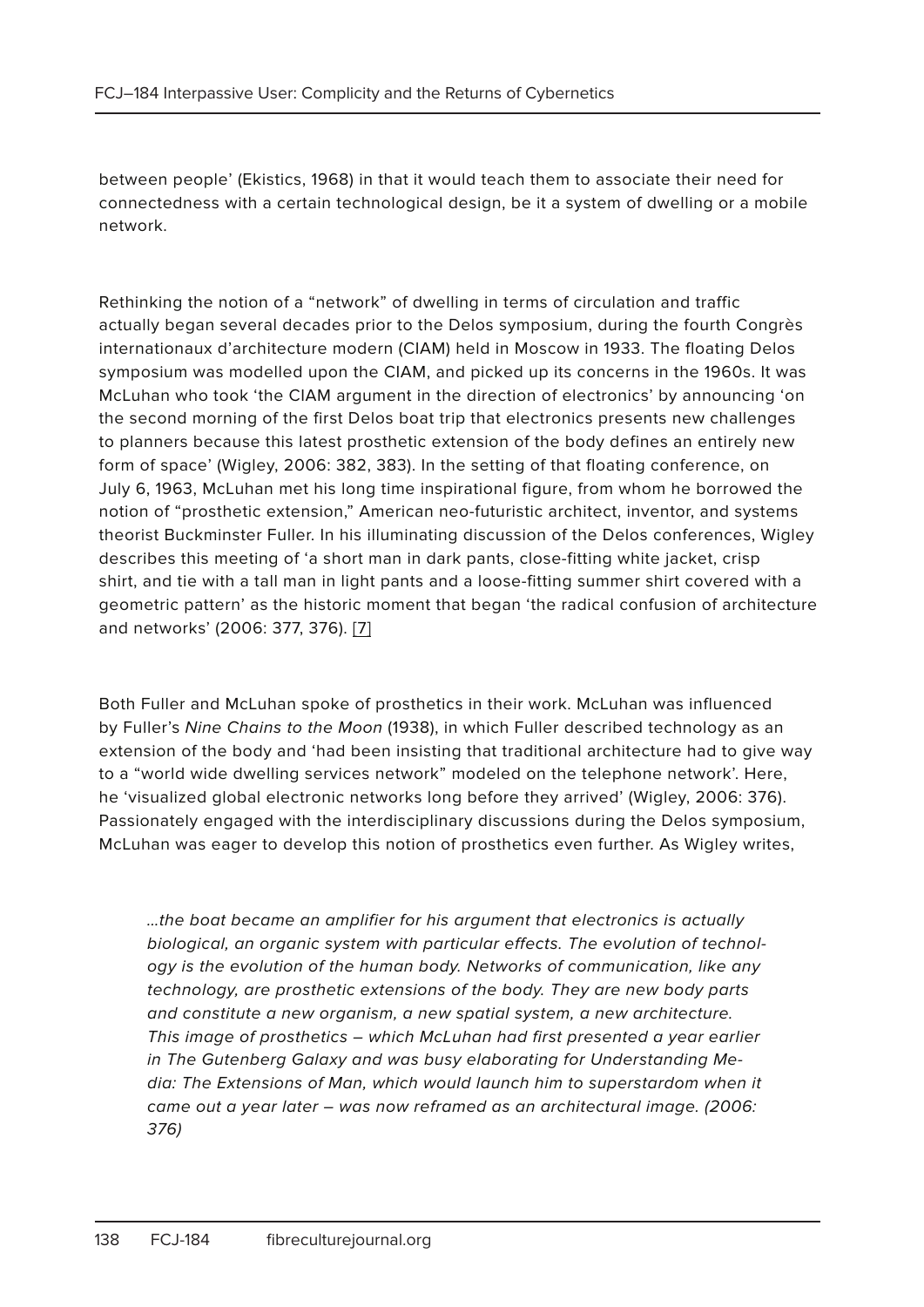Indeed, in Understanding Media, McLuhan specifies the technological enhancement of various human capacities: he defines the written word as 'an eye for an ear', clothing as 'our extended skin', clocks as producing 'the scent of time', and the telegraph as 'the social hormone'. In the last chapter of the book he arrives at a cybernetic scenario of automation based on continuous exchanges between human and machine facilitated by their extensions. McLuhan explores the meanings of such relations, thereby expressing a non-static view of technology. Take, for example, the passage from his essay 'The Gadget Lover', where he writes:

Physiologically, man in the normal use of technology (or his variously extended body) is perpetually modified by it and in turn finds ever new ways of modifying his technology. Man becomes, as it were, the sex organ of the machine world, as the bee of the plant world, enabling it to fecundate and to evolve ever new forms. The machine world reciprocates man's love by expediting his wishes and desires, namely, in providing him with wealth. (McLuhan, 1995 [1964]: 46)

This description seems more than apt today, when we constantly feed data to our machines that subsequently 'learn' our preferences, search our requests and 'memorise' the patterns of our online activity in order to improve their algorithmic responses and, thereby, pass as 'intuitive', 'intelligent' or simply, 'friendly' to their users.

McLuhan's vision of the technologically enhanced, or networked, user dovetails with the cybernetic conception of the world as a regulatory machine on a planetary scale. 'Because of this, cybernetics is often credited with inaugurating a particular historical relationship between subject and world,' Alexander Galloway writes; 'specifically, cybernetics refashions the world as a system and refashions the subject as an agent' (2014: 113). As we know, the agent in the cybernetic system does not need to be a human but can also be a machine or an animal. And it was cybernetic thought, with its notion of "cybernetic synthesis" that opened up the way to think of each of these 'agents' in terms of another. As David Mindell points out, the notion of "synthesis" is at the foundation of Wiener's theory of 'communication in the animal and the machine'. Wiener argued that 'human behavior and dynamic mechanisms operated according to similar principles' and, thereby 'posited the analogy between the digital computer … and the human nervous system', which he called 'a new science of feedback' (2002: 4). Within this new science, any kind of agent can be exploited, even a machine; the human agent, however, is not simply being exploited, deceived or manipulated, but overtly allows for such exploitation, deception and manipulation to happen by being complicit with the system, or systems, of intelligent machines.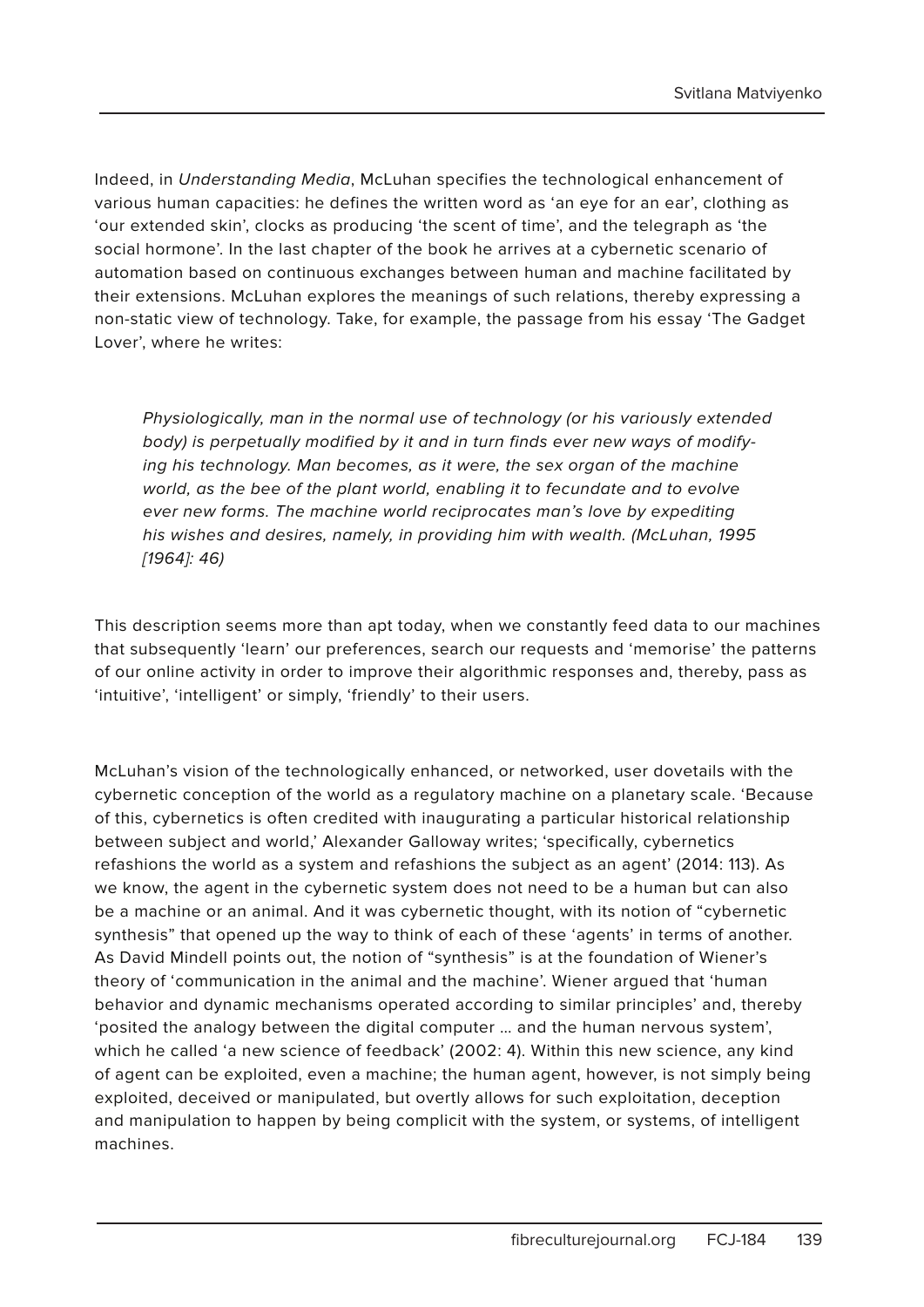# Complicity across platforms

In the scholarship from media and technology studies to posthumanism, the line between "extension" and "prosthesis" has always been rather blurry and a clear distinction between them has never been made. In this essay I argue that the concepts of extension and prosthesis are two modalities of being with technology, and I use these concepts to highlight the difference between mobile apps and other software. At the same time, I suggest two parallel ways of distinguishing between these two modalities by reading the difference between them as the difference between 1.) metonymy and metaphor and 2.) surplus and lack.

|                            | two parallel ways of differentiating |                   |
|----------------------------|--------------------------------------|-------------------|
| modalities                 |                                      |                   |
| extension (other software) | metonymy                             | surplus           |
| prosthesis (mobile apps)   | metaphor                             | lack              |
| production                 | body-across-platforms                | complicit subject |

As I have suggested, the modalities of extension and prosthesis are logically different. The notion of extension is governed by the logic of metonymy that implies contiguity, but the logic of prosthesis is governed by the logic of metaphor. Metonymy and metaphor are both sustained by the law of substitution: while metonymy is a substitution of a part for a whole, metaphor is a substitution on the basis of resemblance.

This understanding allows us to speak about the production of the body-across-platforms that becomes a platform itself. As Marc Andreessen conceives it, a platform is 'a system that can be reprogrammed' and customised in order to adapt 'to countless needs and niches that the platform's original developers could not have possibly contemplated'. This implies its essential programmability: 'If you can program it, then it's a platform. If you can't, then it's not'. [8] The logic of "softwarization" (Manovich, 2013) is the logic of extension; while the logic of "appification" (IDC, 2010) [9] is that of prosthesis. The former is also the logic of metonymy and it implies contiguity as the adjacency of different entities; the latter is the logic of metaphor and it is based on the laws of discontinuity and substitution on the basis of resemblance. Yet neither the case of extension and prosthesis, nor that of softwarization and appification, constitute stable oppositions.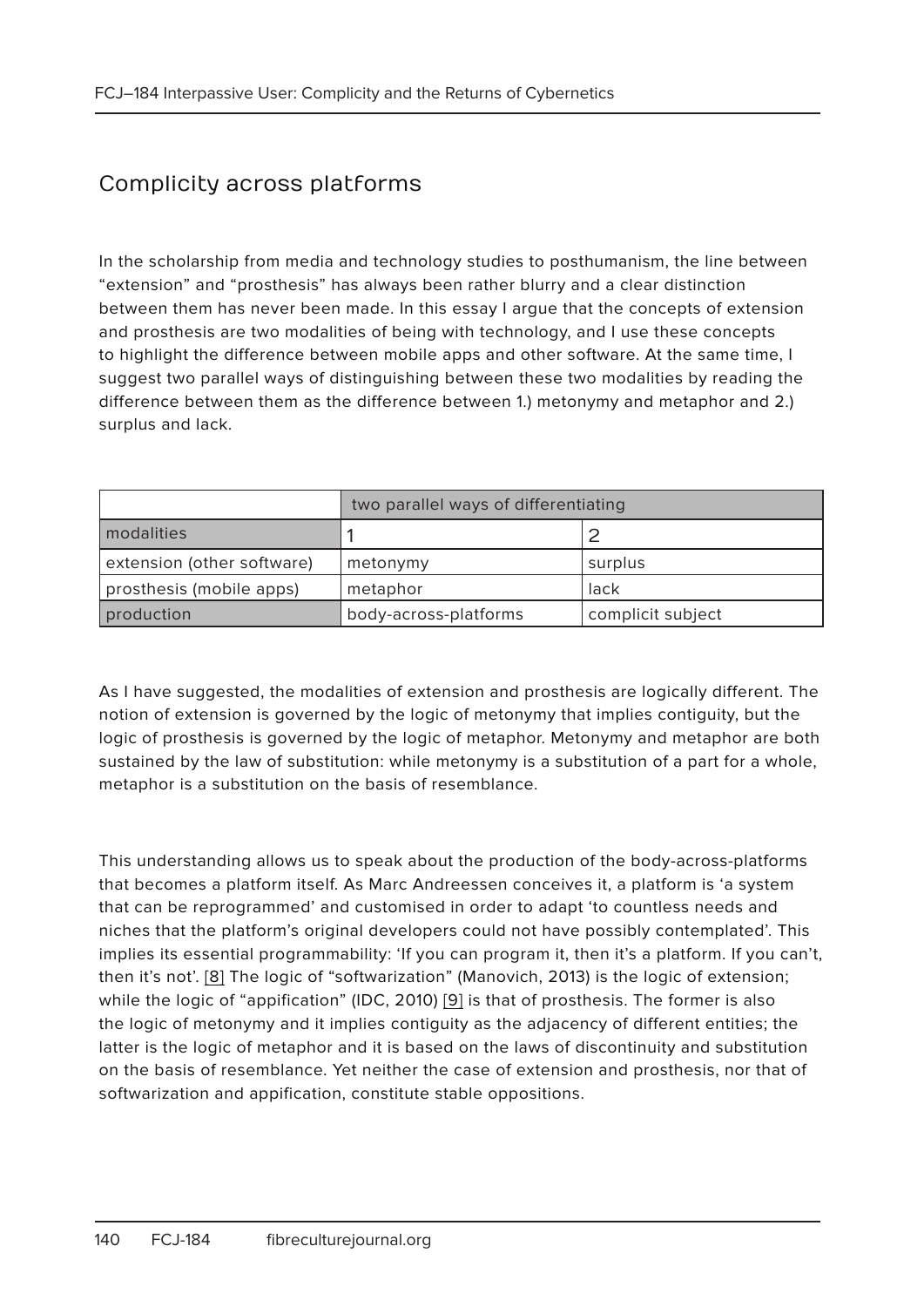The modality of extension implies an 'addition' of something 'extra' in order to extend the body or enhance a certain physical or mental capacity. Extended, the body is 'more than itself.' Such a description could be quite problematic if we treat the body prior to extension as original or normal. However, the body is always in continuous transformation; it either absorbs or rejects, but only to absorb something else again. An 'original' form does not exist. The body is not insensitive to extensions or 'surpluses' however; addiction is a constant risk. From here we can make a connection with the psychopathology of the prosthesis that often accompanies the move from prosthesis as a surplus to this surplus' constitution of a lack. This is described in the psychoanalytic reading of the addiction to technology. As Luca Bosetti notes, 'the words "addiction" and "prosthesis" have a very similar meaning'. He continues:

Theorists of addiction point out that the term "addiction" comes from the Latin ad-dictum and is linked to the terms 'edicts' that originally designated a new law added to the juridical body, and then came to designate the juridical act that assigns a person or a thing to the will of another. Theorists of the posthuman, on the other hand, remind us that the term prosthesis comes from the Greek pro and thesis and literally also means 'addiction', although originally it had a grammatical, rather that medical, meaning in English and referred to the addition of a syllable at the beginning of a word and not to a replacement for a part of the body. Both addiction and prosthesis, therefore, refer to something that is added. Moreover, … these definitions show that prosthesis and addiction originally also both referred not – as they currently do – to something that is added to the body, but to something that is added to signification, to the signifier of the law in the case of addiction and to the signifier as such in the case of the grammatical prosthesis. (2010: 411)

For the reasons such as these, there is often an absence of a clear distinction between the two modalities of being with technology – extension and prosthesis. Indeed there are constant reversals from one mode to another. This is not a coincidence and can be traced to the foundations of cybernetic thought. At the same time, the two terms are not interchangeable in the works of early cyberneticians but, rather, designate a certain degree of difference or alteration observable in the object, either due to processes of interaction with the outside world or to certain internal developments.

A user engaged with what is now a global network managed by 'smart' technologies often has her experience configured for her in the modality, on the one hand, of an extension; her devices are fashioned as useful and empowering additions, for example, when it comes to managing multiple daily tasks, organising a big research project, or maintaining social or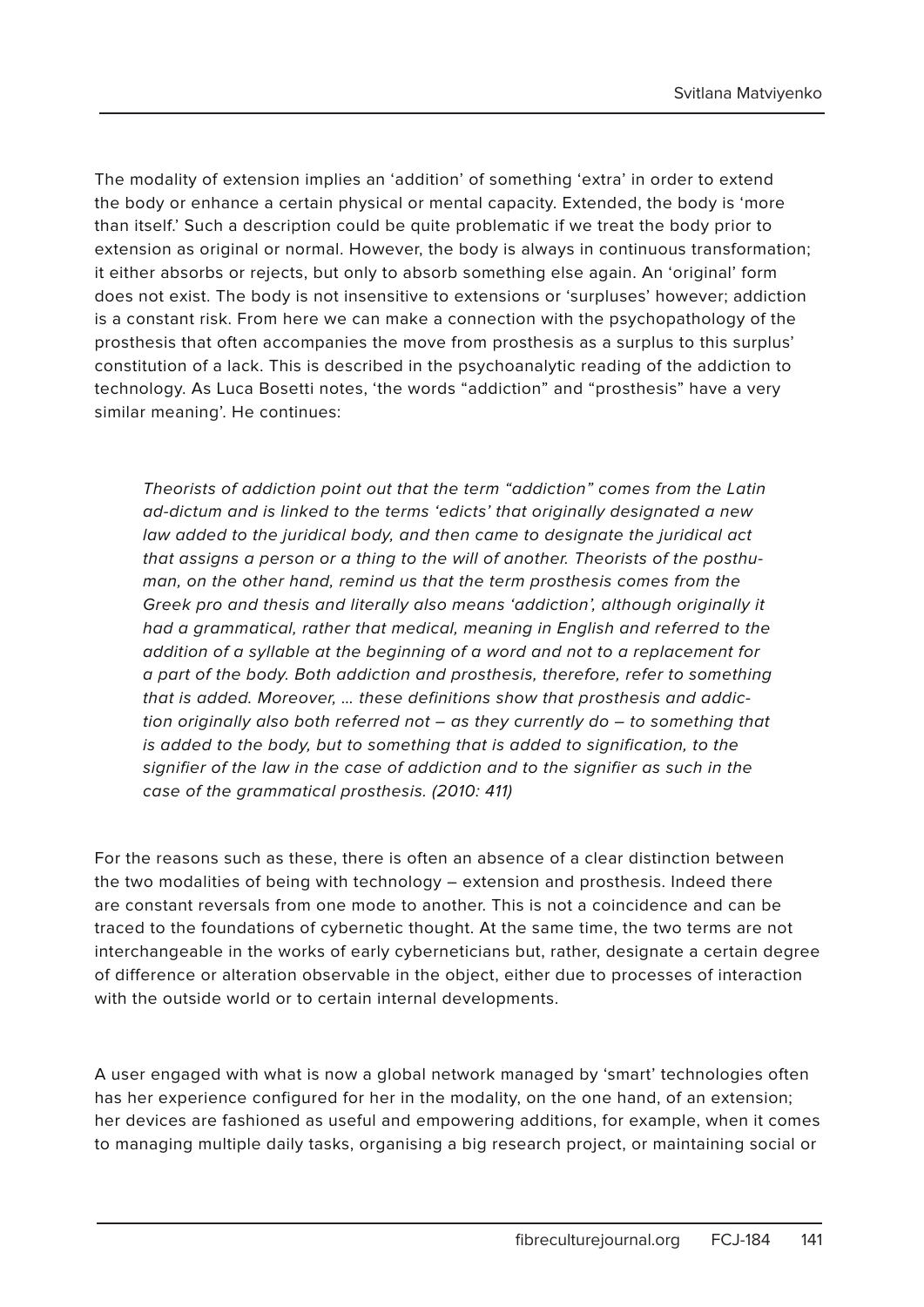communal exchanges. On the other hand, this modality leads towards the modality of the prosthesis. It does so in further reification and alienation of users by leaving them no other option but the engagement with machines for the sake of data production which increases the virtualisation of labour. Today, it is a common knowledge that the performance of the human-machine 'collaboration' is only optimised when the relation between them tends towards the prosthetic modality. When the elements of the assemblage synchronise and merge, their systems become analogous and they enter the regime of co-dependency: when the matter is informational, as Patricia Clough insists, [10] both the information machine and the human find themselves in need of each other.

Here, alongside the production of the body-across-platforms, need constitutes the production of the complicit subject.[11] Both productions, the body-across-platforms and the complicit subject, are important for my discussion of the difference between softwarization and appification as a topological relation between the modalities of extension and prosthesis. The body-across-platforms is a volatile formation that is constantly being subjected to measurement and surveillance. The complicit subject is lodged in the inexistent realm between the surplus and the lack, always in never ending labour, re-producing itself as a gap.

#### Prosthetic extension

The two modalities are in the process of continuous transformation in how they work, in time, against any boundary whatsoever – just as such a transformative relation was conceived by cybernetics. Thus, the lack of the distinction between them is not a coincidence; it's a programmed omission. Let us look at Wiener. In the introduction to Cybernetics, he outlines the practical benefits of cybernetic ideas in different areas, and 'one of these is the matter of prosthesis for lost or paralyzed limbs' (Wiener, 1961: 25). He writes:

The loss of a segment of limb implies not only the loss of the purely passive support of the missing segment or its value as mechanical extension of the stump, and the loss of the contractile power of its muscles, but implies as well the loss of all cutaneous and kinesthetic sensations originating in it. The first two losses are what the artificial limb-maker now tries to replace. The third has so far been beyond his scope. (Wiener, 1961: 26).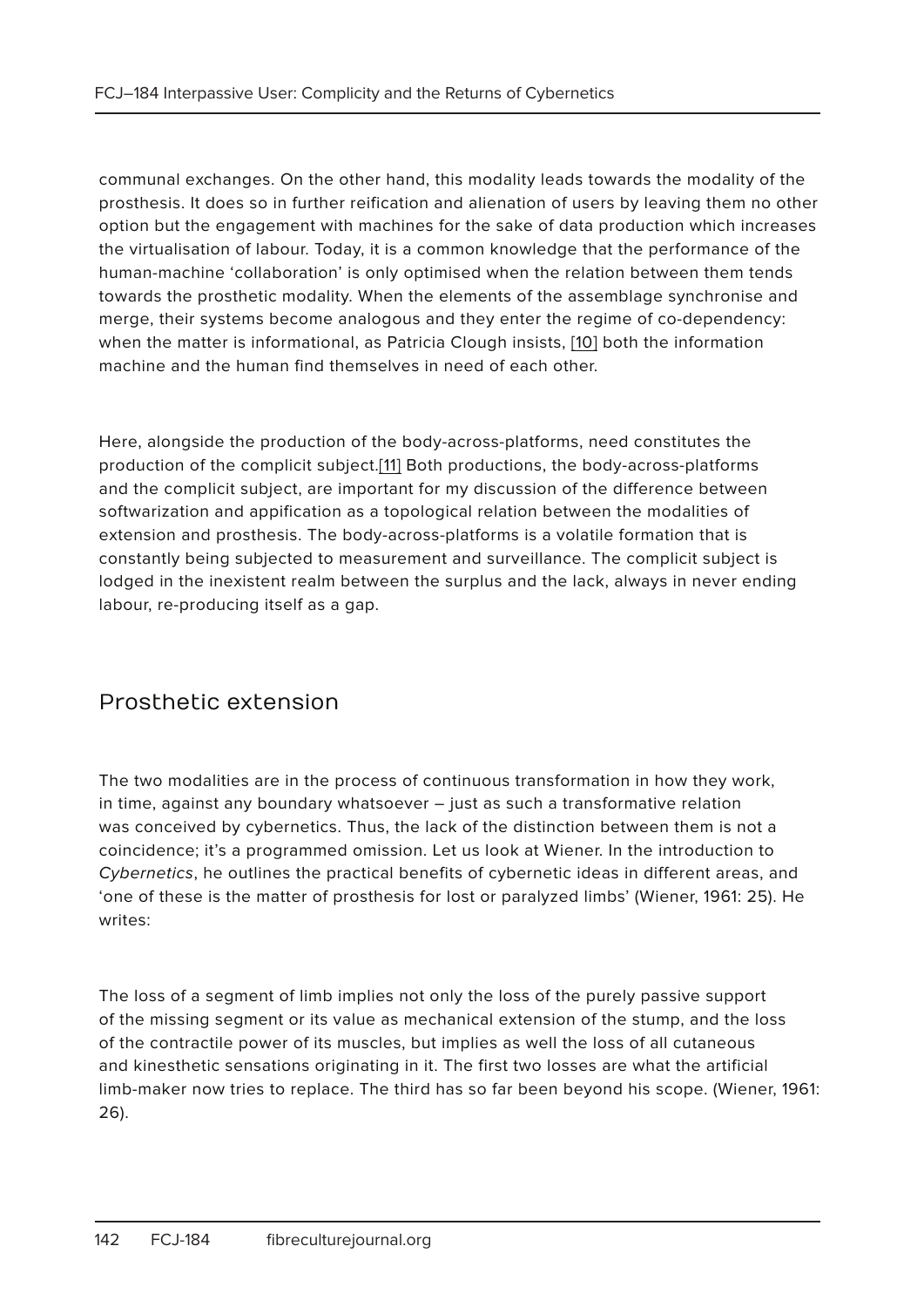Although it might seem that he uses both terms "prosthesis" and "extension" when referring to the same object, they designate different relations between the organic matter of the human body and the non-organic matter of the technological object. For Wiener, both prosthesis and extension are replacements or substitutions for loss. However, while an extension is a 'passive' or 'mechanical' support of the stump that may also have an aesthetic value and restore the imaginary consistency of the body, a prosthesis is cybernetic because it functions as 'the replacement of lost senses' (1961: 25). A cybernetic prosthesis is different to extension in that it merges with the organic tissue of the body and the nervous system by means of feedback; the information flow trespassing the boundaries of organic and non-organic matter. In this sense, although the prosthesis is still partly imaginary, it also presents the possibility for change or transgression of the imaginary body acquired at the 'mirror stage,' to use a Lacanian notion, which sometimes leads to original solutions for 'virtualising' and 'remixing' senses. Wiener writes: 'The ideas of communication engineering have already been applied by McCullough to the problem of the replacement of lost senses,' he writes, 'in the construction of an instrument to enable the blind to read print by hearing' (1961: 25). [12] With the cybernetic prosthesis when 'data move across various kinds of interfaces, analogical relationships are the links that allow patterns to be preserved from one modality to another. As N. Katherine Hayles writes in How We Became Posthuman, '(a)nalogy is thus constituted as a universal exchange system that allows data to move across boundaries' (Hayles, 1999: 98).

It is in this analogical reasoning of cybernetics that we find the origins of McLuhan's theory of extensions. In 'The Phantom Captain,' a short story from Fuller's book Nine Chains to the Moon, which McLuhan held in his hands when he met the author on Doxiadis' yacht, there are several passages that anybody familiar with even a 'basic McLuhan' might recognise immediately. In one of the passages, Fuller writes that it has 'been but a step from false adornment and artificial surface extensions of the human body, in the matter of clothing, to shelter; and from shelter to the myriad of tools and instruments that were rationally evolved at an earlier time by [man] in the extension of his own mechanism' (1963 [1938]: 25). In another he writes: 'Holding the full significance of this thought in mind, one can suddenly comprehend, … that the automobiles … are extensions of their drivers, just as are the drivers' hats, coats, shoes and faces; it is the progression of boxes within boxes of childhood play' (Fuller, 1963 [1938]: 28). In another example, Fuller reaches an astonishing conclusion about the 'extended man', whose 'inner spirit' or 'consciousness' he describes in a Cartesian manner as 'the phantom captain': 'The thrilling inference of the phantom captaincy conception is that it not only precludes the possibility of the operation of extended machinery without the volition of inner man,' Fuller writes, 'but that the unit mechanisms are doing for man what politics has consistently failed to accomplish' (1963 [1938]: 28–29). Without such captaincy Fuller maintains, man disintegrates.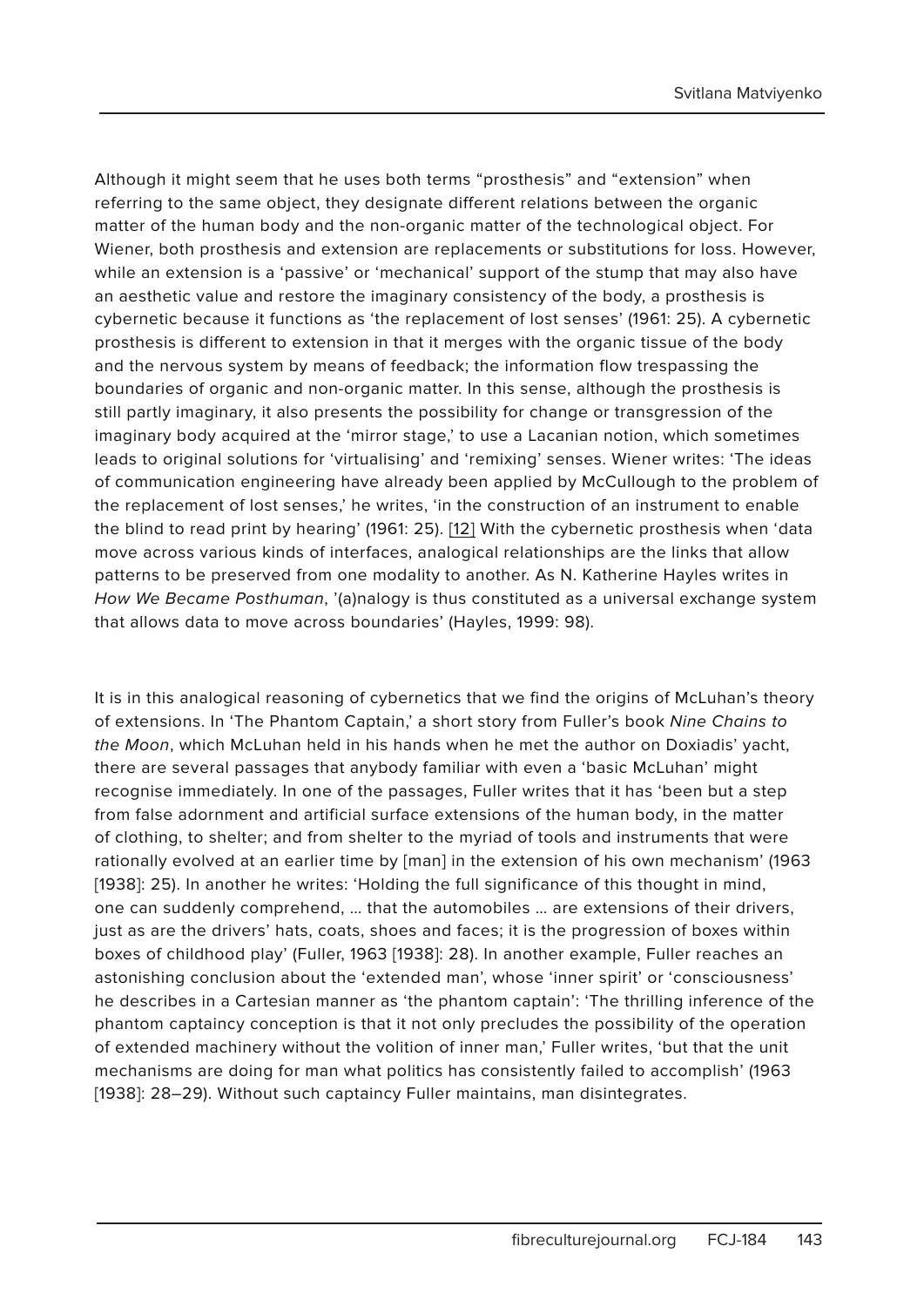Thus, McLuhan's term "prosthetic extension" is not a mere collision of two modalities, but, rather, points to the moment of their synchronisation, the moment when they become analogues and contiguous, although only temporarily. For McLuhan, the "message" means the change of scale that occurs as a cascade, or 'the progression of boxes within boxes', such as when old media become the content of new media and so on. Should not the same logic apply to "extension" and "prosthesis"? Every extension eventually becomes prosthetic, as the self-regulating system circulates between a surplus (extension) and a lack (prosthesis). McLuhan's "prosthetic extension" does not just simply maintain the agent's ubiquitous connection or relation with a self-regulatory and self-referential system, but sets the system up itself. A "system", he says, is the entire assemblage: 1.) Narcissus 2.) mesmerised by 3.) his reflection in 4.) the water:

This extension of himself by mirror numbed his perceptions until he became the servomechanism of his own extended or repeated image. … He had adapted to his extension of himself and had become a closed system. … men at once become fascinated by any extension of themselves in any material other than themselves. (McLuhan, 1995 [1964]: 41)

In other words, an extended man is the one who has locked himself out or, as McLuhan puts it, 'self-amputated' (1995: 42–43) from the world. Such a conception of a man and his extension is a reversal of Jacques Lacan's notion of the subject. For Lacan, the subject misrecognises a reflection in the mirror as the 'self,' which produces the split subject. In the words of Samo Tomšič, 'Prosthesis is the visibility of Splatung, the bodily split' (2012: 146); thus, the 'self' is a secondary imaginary creation that masks inconsistency and the split. For McLuhan, on the contrary, the 'self' seems to be initially present, but the engagement with media causes the substitution of the 'self' with an extension so that the 'self' gets detached or, 'amputated': 'the image produces a generalized numbness or shock that declines recognition. Self-amputation forbids self-recognition' (1995: 43). Despite the difference, both thinkers suggest technology traumatises, affects and deceives.

## The human subject, a figure of recursion

When Jay David Bolter and Richard Grusin introduce the term "remediation", they also make a reference to McLuhan's notion of "extension" 'of the human sensorium' that 'can even be regarded as an anticipation of Donna Haraway's cyborg' (2000: 77) which, as above, also fulfils the logic of the prosthesis. Indeed, as I have argued above, if extension and prosthesis are two modalities of being with technology, they cannot be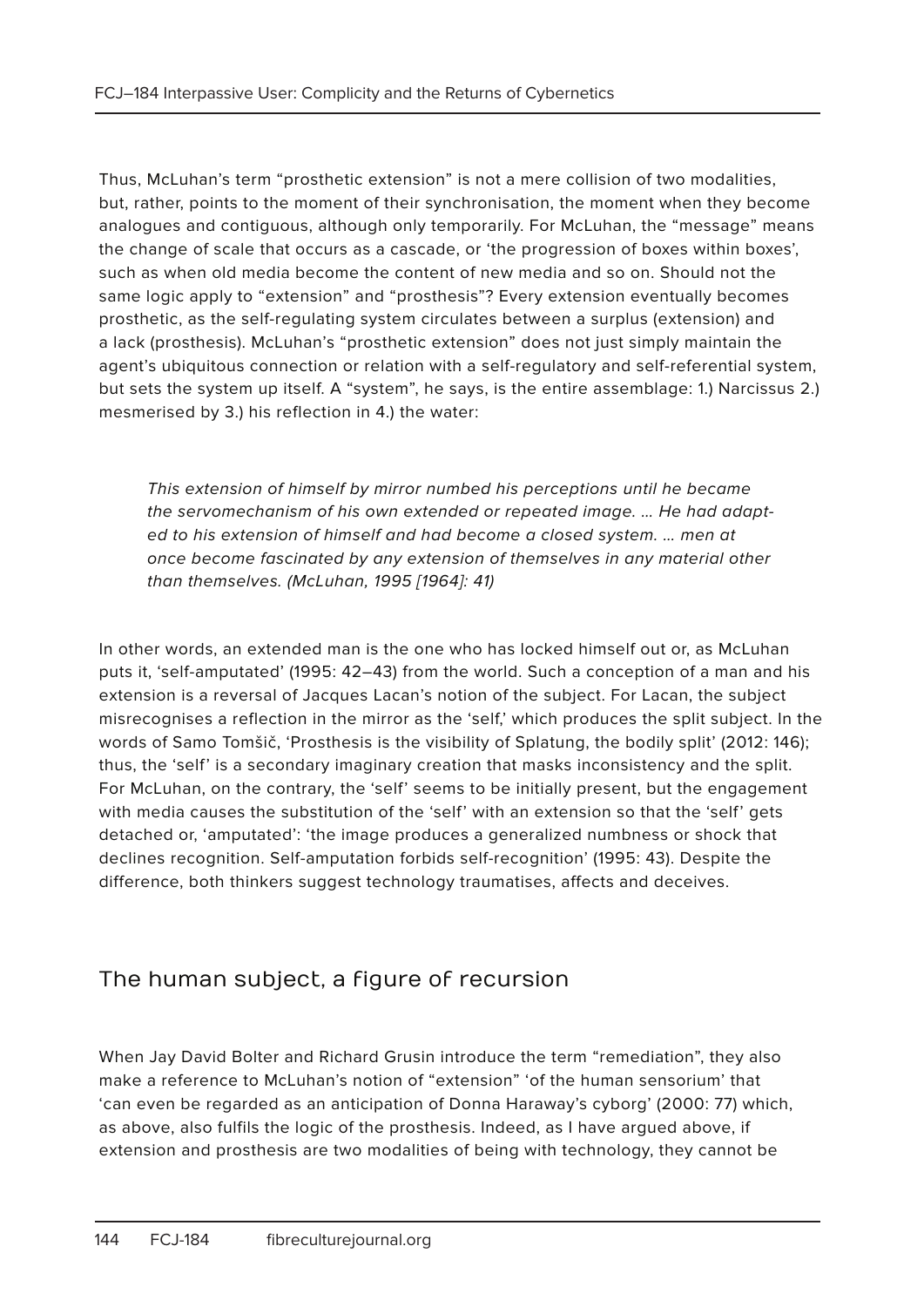simply opposed. Similarly, the cyborg and human cannot be simply opposed because these modalities co-exist topologically as two sides of one surface. Yet there are subtle differences between then. It is true that, over time, the cyborgian modality, when beset by misbalance and disturbance, strives for equilibrium by means of an extension that calms it down. Yet over time the prosthetic figure of the human constantly reemerges to unbalance the system all over again and to open it up for the next circuit towards change. McLuhan takes this on and suggests a move from cyborgisation (by an extension) to humanisation (by a prosthesis), not the other way around. This has to do with the recursive figure of human, or rather, the subject, from within the machinic self-regulating system.

It is true that McLuhan does not distinguish between the notions of "extension" and "prosthesis" because a distinction would imply an essential difference between the two, which he tries to avoid. Yet, especially in Understanding Media, he conceives "extension" and "prosthesis" as two different modalities, stages, or patterns of engagement with technology that differ both temporally and spatially. McLuhan's 'medium as the message' is his way of conceptualising the transition of the extension towards the prosthesis: 'What we are here … are the psychic and social consequences of the designs or pattern as they amplify or accelerate existing processes', he claims. 'For the "message" of any medium or technology is the change of scale or pace or pattern that it introduces into human affairs' (1995: 8). 'The pressure of new burdens resulting from the acceleration by … media [is] the immediate oscillation of the extension or "amputation" of this function from our bodies', he writes (McLuhan, 1995: 42). A user 'embraces' the tool that substitutes a certain faculty or sense. This leads to a merging with technology or the production of a 'closed system' (McLuhan, 1995: 44). The 'closure' occurs where the extension turns into the prosthesis and, by oscillating between "human" and "cyborgian", produces the interpassive subject of the machine.

In Technology and the Canadian Mind: Innis / McLuhan / Grant, Arthur Kroker describes McLuhan as 'a technological humanist of the blood':

…his conviction, repeated time and again, was that if we are to recover a new human possibility it will not be "outside" the technological experience, but must, of necessity, be "inside" the field of technology. What is really wagered in the struggle between the opposing tendencies towards domination and freedom in technology is that which is most personal, and intimate, to each individual: the blinding or revivification of ordinary human perception. (2001: 64)

I would only add to this incisive observation that McLuhan goes as far as to question the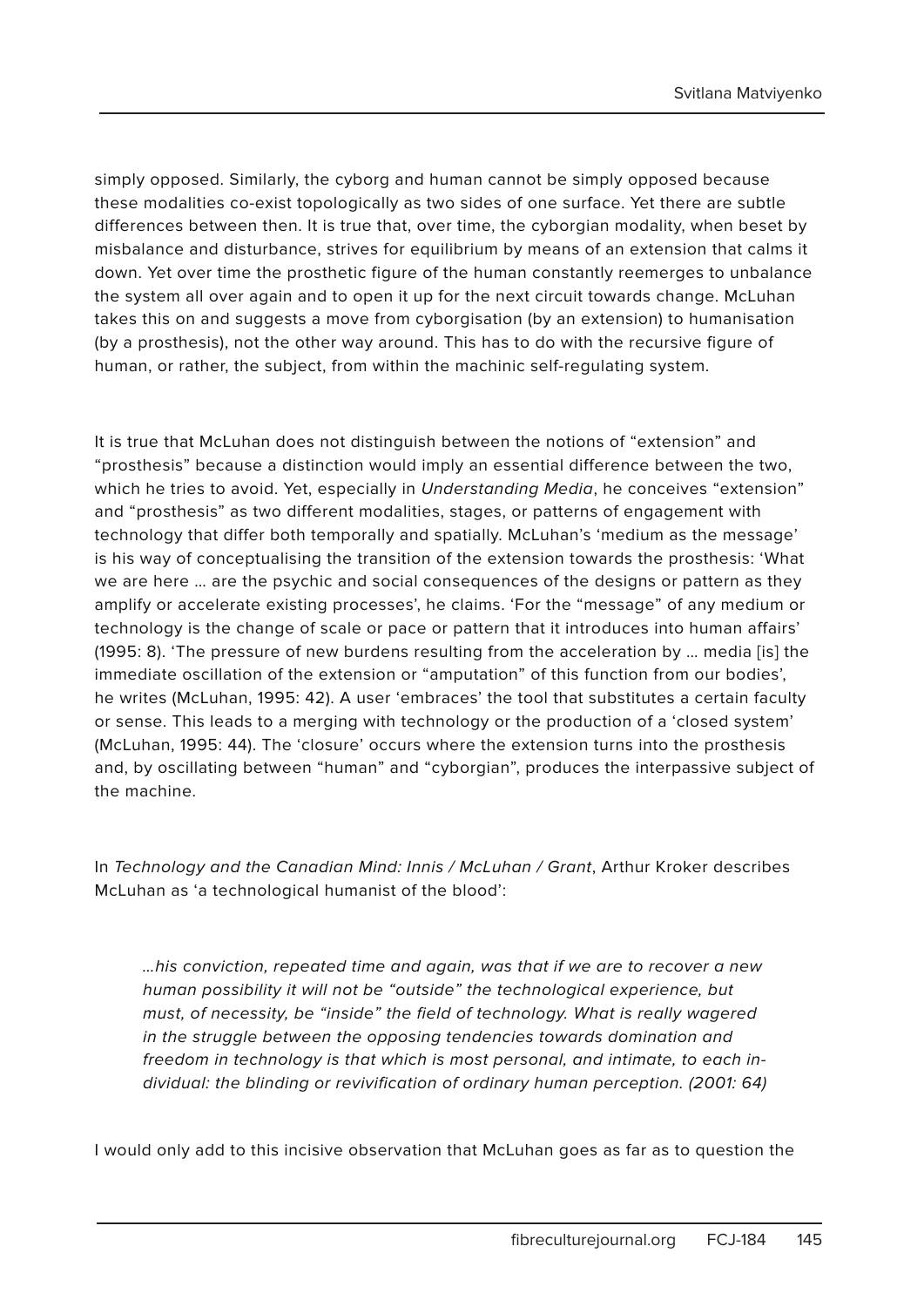very possibility of the '"outside" of the technological experience'. If the world has become one in which the environment is equated with a network as an assemblage of externalised senses or an infrastructure of the interconnected 'internet of things', then either way this world is sustained by complex relations materialised as flows of information. As Kroker explains McLuhan:

It is the human destiny in the modern age to be programmed by an information order which operates on the basis of algorithmic and digital logic, and which, far from conscious human intervention, continues to move through the whirring of its own servomechanisms. … By putting our physical bodies inside our extended nervous systems by means of electric media, we set up a dynamic by which all previous technologies that are mere extensions of hands and feet and teeth and bodily controls – all such extensions of our bodies, including cities – will be translated into information systems. (2001: 67)

But what is this 'human destiny' if not the programmability of the body-across-platforms, the condition that Fuller describes in his 1938 essay (from which McLuhan's borrows the notion of "extension"): '[Man] may be likened to the variant of polarity dominance in our bipolar electric world which, when balanced and unit, vanishes as abstract unity of 1 and 0' (1963: 19). McLuhan's theory is often regarded as technologically deterministic (Williams, 1974), however, I agree with Kroker that McLuhan's view of technology is more complex and ambiguous than the constraints of determinism would allow. When McLuhan's work is taken in the context of wider cybernetic discourse, the human is configured as positive feedback, part of the machinic assemblage that drives it towards reproduction for the sake of change, not the preservation of the old forms (remember McLuhan's 'man becomes, as it were, the sex organ of the machine world, as the bee of the plant world, enabling it to fecundate and to evolve ever new form' [1995: 46]).

Here I return to the difference between softwarization and appification. I suggest that software is more likely to be associated with the mode of extension. Thus, mobile apps operate according to the logic of prosthesis, not only due to their constant presence as an addition to a user, available to serve 24/7 but because they inevitably transform into preemptive generators of needs. While the extension is an addition; the prosthesis is an addiction. [13] Given this, we need to differentiate between users' agency, i.e. as resistance or disobedience, and user activity facilitated by prosthetic technologies.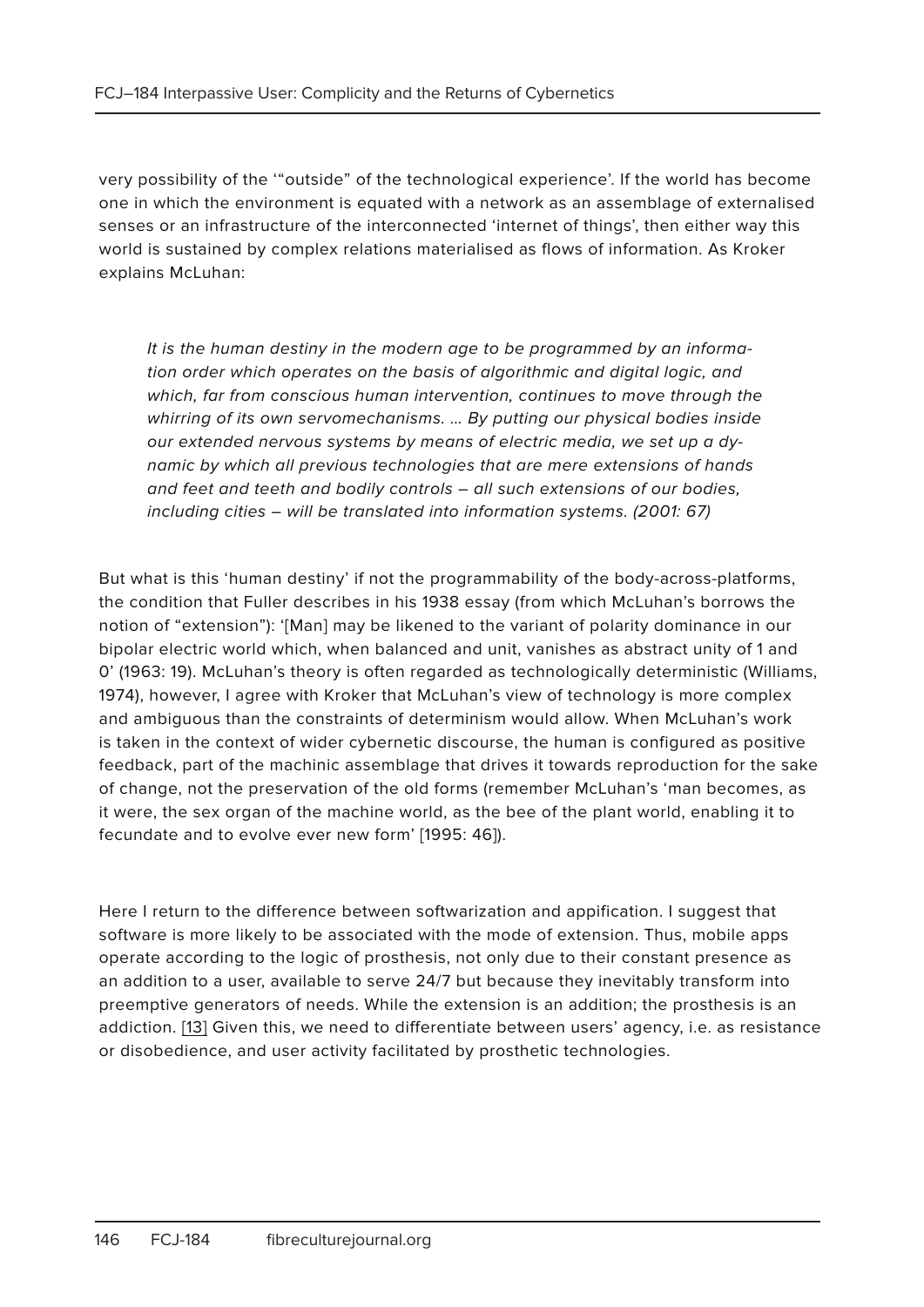## Reactionary activity

There is a way to argue that the agency the subject acquires in the cybernetic assemblage due to 'the production of singular subjectivities' is immediately taken away from her by 'the production of collective totalities' that absorb subjects: 'It acts out the fantasy of a Same that always manages to integrate the Other; as one cybernetician puts it, "all real integration is based on a prior differentiation"' (Tiqqun, 2001). This strategy is typical of neoliberal discourse; it interpolates subjects in such a way that everyone receives an "individualised" call for action, but, in reality, they are merely called to engage in the activity required of subjects by the system in order to sustain the system. Eugene Thacker makes a similar observation referring to the ideological deception in the time of ever "new" media: 'Activity is … not as grandiose as "agency," because this term carries with it all the baggage of being interpolated as a certain kind of subject' (2008: 98). Activity here is a mere reaction, and not agency. Cybernetically speaking, 'Gordon Pask called this "it-referenced" interaction, because the controlling system treats the other like an "it" – the system receiving the poke cannot prevent the poke in the first place' (Dubberly et al., 2009). Thacker also differentiates between 'activity' and 'action' outside of the cybernetic model, by opposing the two notions on the basis of their significance or weight: 'The action marks an event, while activity just sort of goes on;' and yet, he concludes, 'activity is not quite so progressive as "interactivity"' (2008: 98).

While the concept of interactivity seems a response to the inadequacy of the binary opposition activity/passivity, there is little theoretical consensus about its meaning. When mobile apps are regarded as "interactive tools," what first comes to mind is a robust feedback loop where human and technology supply each other with the information necessary to launch several different, yet, interdependent processes. At least at their current stage of development, most mobile apps are still rather simple programs, compared to other software that runs (on) our computers. However, as a swarm of small fragments of application software, each oriented towards a particular task, mobile apps constitute a complex synchronised system of harvesting data that exceeds a first-order cybernetic model.

There is an ambiguity about apps. After the user agrees to grant the app the access to personal information stored on a phone or a tablet, such as GPS location tracking, photos and media files, camera and microphone, and Wi-Fi connection information, the app, attached to the user as their information source, initiates a process of reading the data of the user, for whom it delivers a solution in accordance with the app's declared purpose or goal. The attraction of apps is related to the creative way in which they use the limited number of technological functions and properties of mobile platforms. In this sense,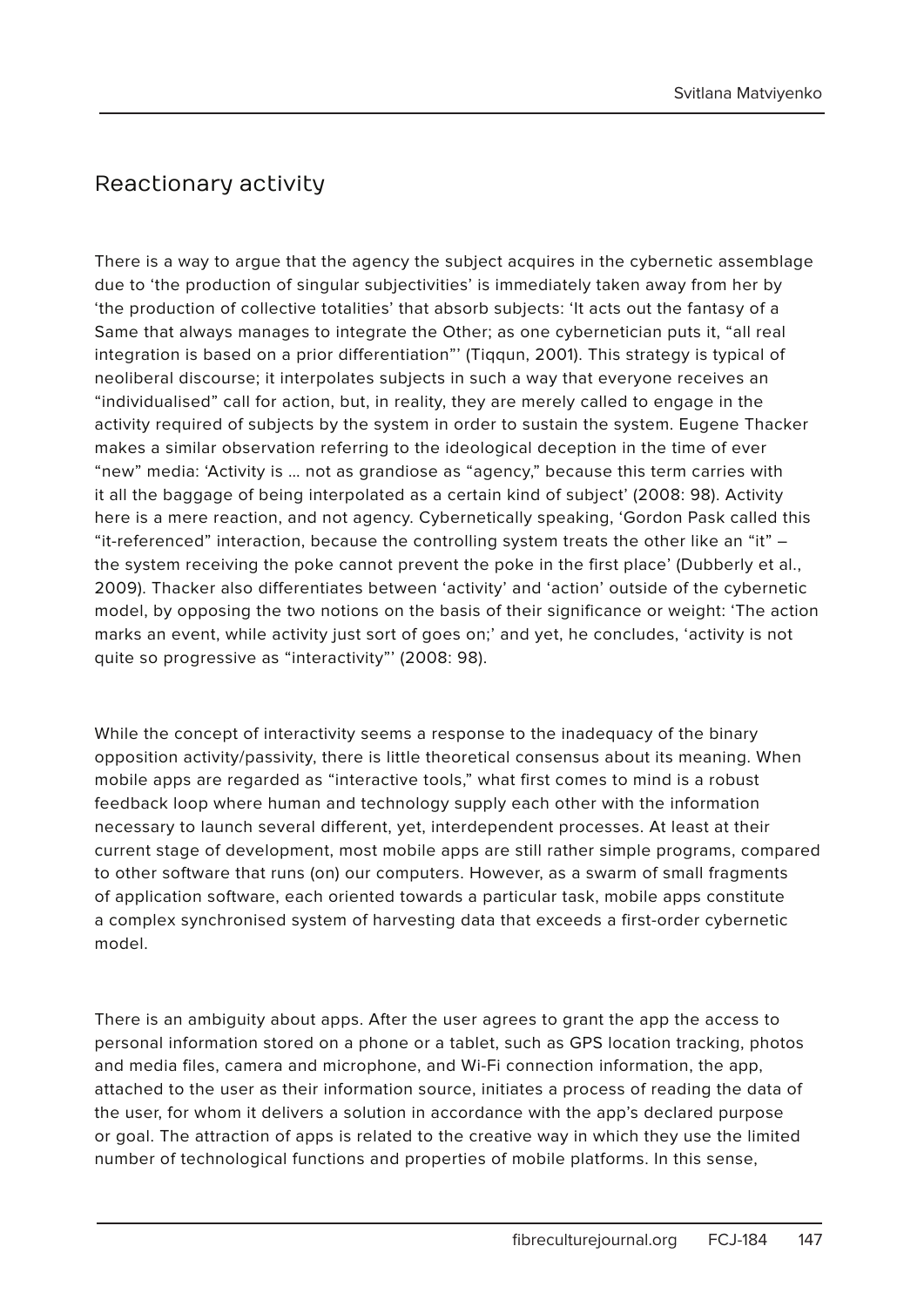most apps still remain imaginary. [14] Manovich is right to point out, with a reference to Althusser's concept of "interpellation", that interactivity is a myth, since 'interactive media' simply ask us 'to follow pre-programed, objectively existing associations', 'to identify with someone's else mental structure' by mistaking 'the structure of somebody's else mind for our own' (2001: 61). [15] As such, apps are meant to trick – either the system or the user. At their best, to employ the MIT's slang-term from the 1970s, they are witty hacks. At their worst, apps are parasites.

#### Parasitic passivity

'The system constructed here beginning with a production, temporarily placed in a black box, is parasitic in a cascade', Michel Serres writes. 'One parasite (static), in the sense that information theory uses the word, chases another, in the anthropological sense', and he continues: 'The parasited one parasites the parasites' (2007: 5, 6, 13). The notion of "parasite" and the "abuse value" it carries is Serres' way to substitute the binary of activity / passivity with his own subversive 'universal' couple of the terms "host" and "guest". Here, both words correspond to one French word, hôte, so that the two meanings are present simultaneously and shared by both notions – active 'eater of all' is also passive as 'eaten by all' (2007: 26). According to Serres, the abuse value is primary: it precedes any other kind of value. The abuse value is a secret of the cybernetic system, in which it is 'covered up' with the notions of exchange, communication, and equilibrium. The parasite always moves in one direction and trespasses different strata of organic and non-organic, material and immaterial. The parasite does not confiscate: it sneaks and steals to relieve itself of obligations to return or barter for what it grabs while crawling. The parasite is sustained by theft.

For Coley and Lockwood, this theft constitutes the production of 'the body of the multitude,' despite Michael Hardt and Antonio Negri's insistence that a 'living social flesh … is not a body' (2012: 52). It is this 'body of the multitude,' that the cloud turns into 'a technologically "smart" body, an intensified coalescence of a prosthetic, proximal body of nodal points'. The 'networked body of the social', being at the same time the host and the parasite, 'feeds off the monstrous body of capital while it, in turn, is nourished by that very body of the collective' (Coley and Lockwood, 2012: 52). For Matteo Pasquinelli, the figure of the 'immaterial parasite' within a distributed network refers to the system's hunt for material energy and economic surplus; it 'functions first as a spectacular device', he explains, 'simulating a fictional world, building a collaborative environment or simply providing communication channels, it accumulates energy through and in favour of its physical substratum' (2008: 672). It advocates and promotes user agency, but in reality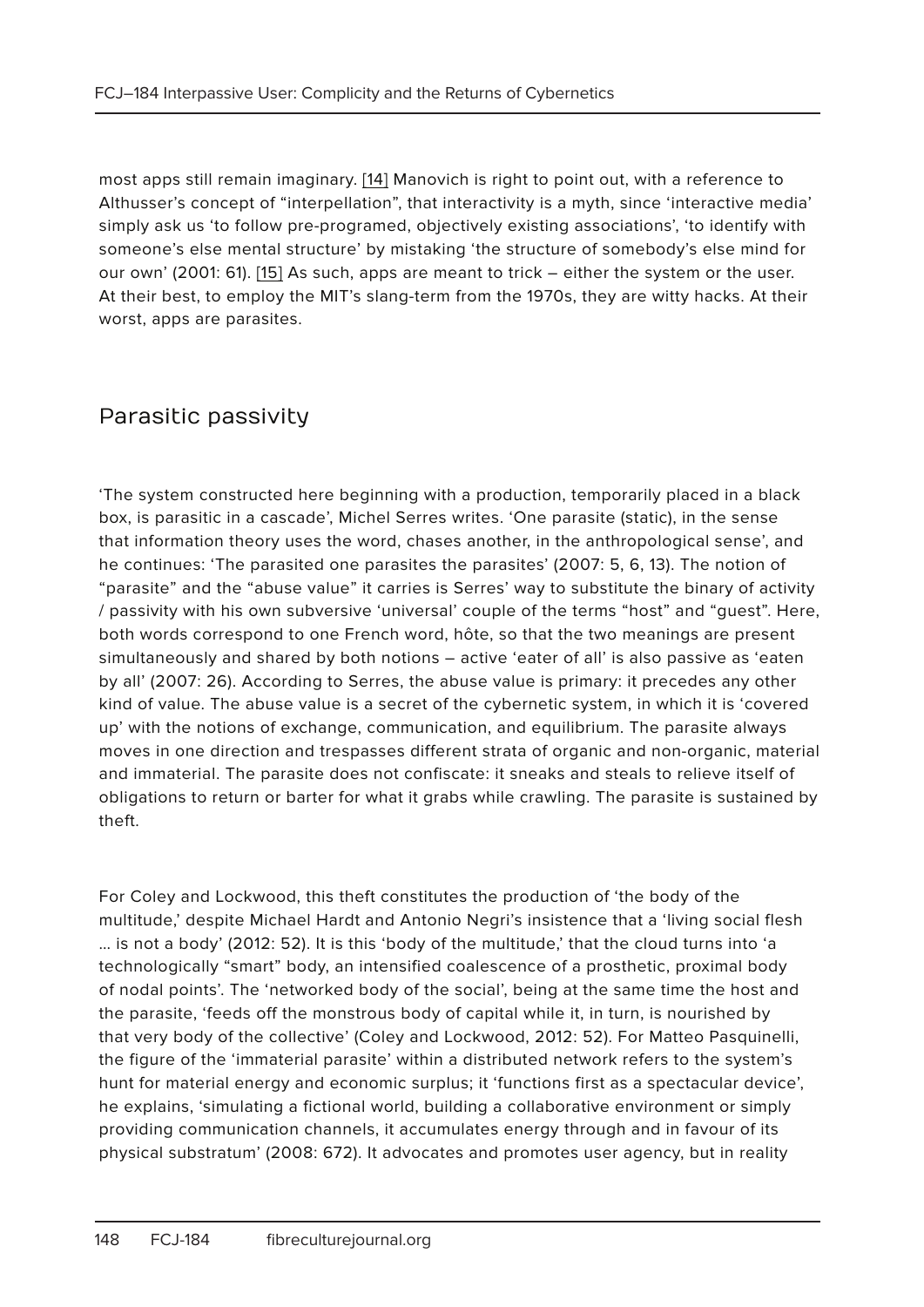it facilitates a low key, ambivalent activity of 'sharing', 'liking', reposting, as ways of appreciating someone's expression passively by mindless somnambulant clicking across the network void. The growing numbers of app downloads just within the last four years – from 300,000 downloaded applications in 2010 to 76.5 billion downloads in 2014 – is a result of the IT industry's shift towards the so-called 'Third Platform', where the formerly independent forces of mobile computing, cloud computing, big data analytics and, of course, social media and networking now converge. [16] Apps are believed to perform the important task of managing our lives as personal organisers and interpersonal connectors. However, apps are part of the network infrastructure – especially with the arrival of the 'Third Platform,' the last interfacial layer between a user and the environment.

In his earlier reading of cyberspace, Slavoj Žižek discusses 'the strange phenomenon of interpassivity, a phenomenon that is the exact obverse of "interactivity" in the sense of being active through another subject who does the job for me' (1999: 104). The examples of such a phenomenon, he argues, do not necessarily belong to Internet culture, but can be found in different historical periods as well as in cultural and religious practices – from the Chorus in Greek tragedy to Akihiro Yokoi's and Aki Maita's Japanese digital pet-toy tamagochi to the Christian God the Father, whom Žižek describes as 'the ultimate tamagochi', produced by our unconscious and attacking us with endless requests and demands (1999: 108). Just like interactivity, Žižek argues, the notion of "interpassivity" subverts the standard opposition between activity and passivity, but in a twisted way: 'if in interactivity…, I am passive while being active through another, in interpassivity, I am active while being passive through another' (1999: 105). However, he emphasises that the interpassive "acting through" another masks the subject's activity by making it invisible to the outside observer: one may look passive or disengaged, whereas in reality, 'the subject is incessantly – frenetically even – active, while displacing on to another the fundamental passivity of his or her being' (Žižek, 1999: 106). In the end, users' 'frenetic activity' is a consequence and a symptom of what Geert Lovink (2011) defines as the 'psychopathology of information overload' – a condition describing the unstoppable urge to keep oneself 'in a loop' of constantly flowing updates, endlessly accumulating downloaded books, films and music, perpetually bookmarking numerous webpages instead of reading them – due to the lack of time and the pressure to keep up with the flow – and sharing them via social networks. These typical symptoms are far too familiar to nearly any user and are exploited within a 24/7 economy fuelled by user-generated content – and data-mined and appropriated by corporations.

The interpassive user defers both her labour and her enjoyment to the Other of the network; after all, the user is always left with nothing, and without a choice to opt out when it comes to networking and sharing. In the "programmed sociality" (Bucher, 2012) of the networked communities, 'the ultimate tamagochi' is a swarm of apps. Therefore, the notion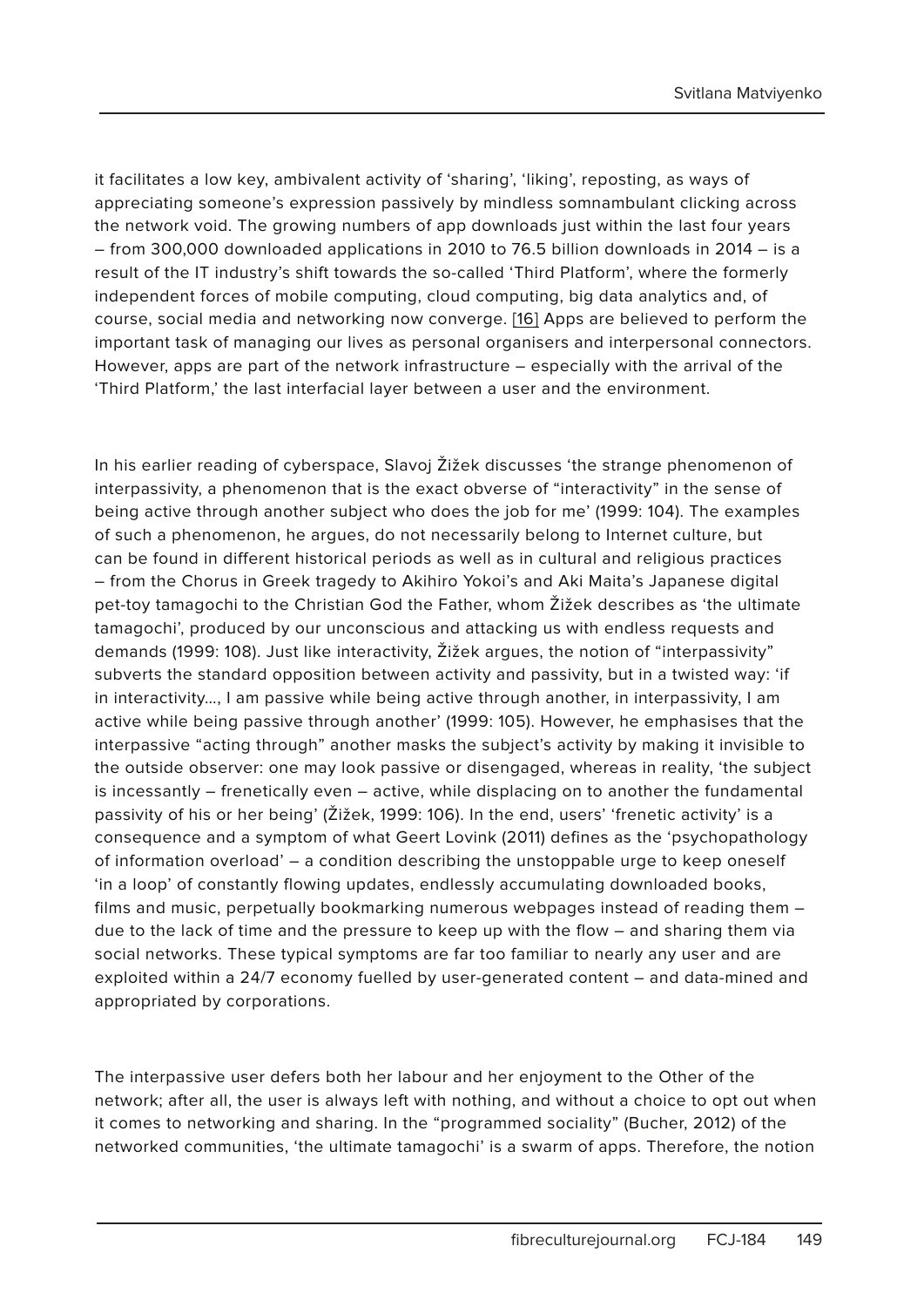of "interpassivity" is not as harmless as it seems to Lovink (2012) and as it was, perhaps, in the original context of Žižek's essay of the late 1990s where he spoke about 'the delegation of passions and desires to others (the outsourcing of affect)' at the beginning of the exploration of cyberspace's frontiers.

# Cynicism at the limits of enjoyment

In 2014, the high density of networked populations, and the scope of the algorithmization of sociality and cybernetic exploitation, combined with new economic models, force us to consider a different form of interpassivity. With Web 2.0, users' interpassivity is now at the very core of the parasitic engagement with the network. As Franco 'Bifo' Berardi warns us, this leads to 'the ultimate enslavement of human activity such as memory, language and so on'. The automation of cognitive activity by means of user friendly interfaces reduces complexity, and is nothing more than 'the automation of passive connection'. [17]

Interpassivity operates according to the logic of a double deception in which the subject pretends to pretend: the user pretends to be passive by engaging in rather meaningless activity, avoiding acting or refusing agency, which inevitably requires the condition of another, less comfortable, passivity by stepping off the grid. The epistemological dimension of interpassivity does not concern knowing per se: it concerns a relation to knowledge, [18] in that it often takes the form of what Peter Sloterdijk has called the 'enlightened false consciousness' of modern cynicism (1987: 5).

Their psychic apparatus has become elastic enough to incorporate as a survival factor a permanent doubt about their own activities. They know what they are doing, but they do it because, in the short run, the force of circumstances and the instinct for self-preservation are speaking the same language, and they are telling them that it has to be so. Others would do it anyway, perhaps worse. Thus, the new integrated cynicism even has the understandable feeling about itself of being a victim and of making sacrifices. (Sloterdijk, 1987: 5)

This new type of interpassivity of the user-subject is behind user's complicity with the network-machine – even after Snowden's revelations about the totality of the NSA's surveillance. But then, what does 'after' mean? To quote Sloterdijk again,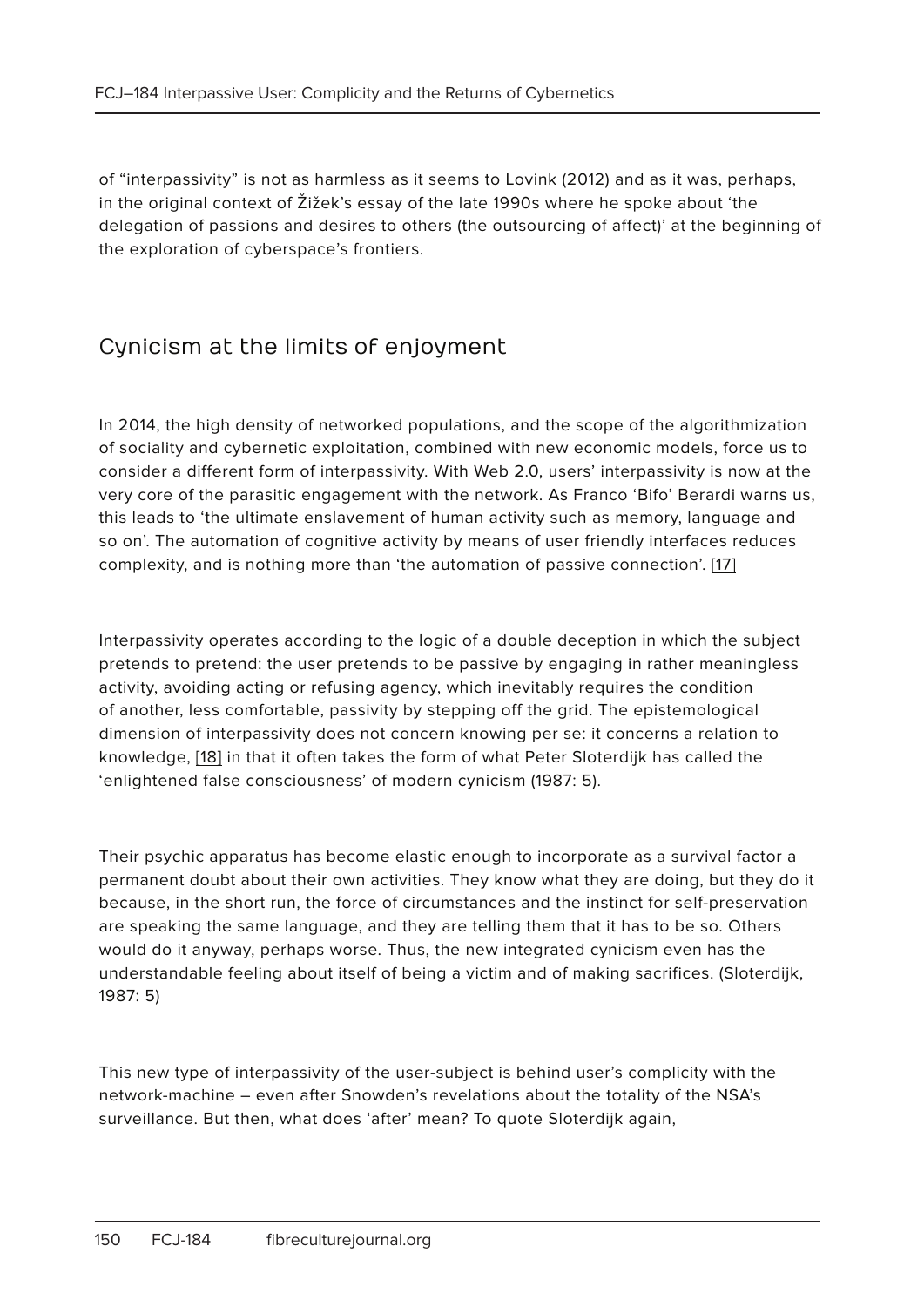Psychologically, present-day cynics can be understood as borderline melancholies, who can keep their symptoms of depression under control and can remain more or less able to work. Indeed, this is the essential point in modern cynicism: the ability of its bearers to work – in spite of anything that might happen, and especially, after anything that might happen. (Sloterdijk, 1987: 5)

Jussi Parikka is right to suggest that 'the "Post-NSA"-world implies the question of the Pre-NSA; Post-Snowden Leaks imply also the Pre-Snowden-Era;' [19] but indeed, where did it begin – in 2013 or, for example, with the publication of James Bamford's books about the NSA back in the 1980s? The first of these, The Puzzle Palace: Inside the National Security Agency, America's Most Secret Intelligence Organization, came out 1983 and caught the attention of Friedrich Kittler, who wrote a short review of Bamford's book entitled 'No Such Agency' published in 1986. Kittler concludes the review with the following:

With foresight, and while the rest of the world works according to John von Neumann's classical computer architecture, the NSA is already switching again: to optical computers, surface acoustic wave filters and CCDs or charged-coupled-devices, which guarantee more than a thousand trillion multiplications per second.

This way, one day, those 99.9% of the data flow that still run past the NSA might become graspable and evaluable. (2014)

It matters whether we call Kittler's account a 'prediction' or a logical conclusion drawn from materials such as Bamford's book. It matters because the way we identify it reveals our relation to this knowledge of surveillance as either a staged unawareness or denial (if not a total foreclosure). In one of his essays for The Guardian, Žižek addresses the intolerable feeling caused by the disclosures of Snowden, Manning, and Assange. What makes it so unbearable, he speculates, is not that what they reveal is shocking news, but that this "non-news" is finally made public:

…we are facing the shameless cynicism of the representatives of the existing global order, who only imagine that they believe in their ideas of democracy, human rights etc. What happens in WikiLeaks disclosures is that the shame – theirs, and ours for tolerating such power over us – is made more shameful by publicising it. What we should be ashamed of is the worldwide process of the gradual narrowing of the space for what Kant called the "public use of reason." (Žižek, 2013)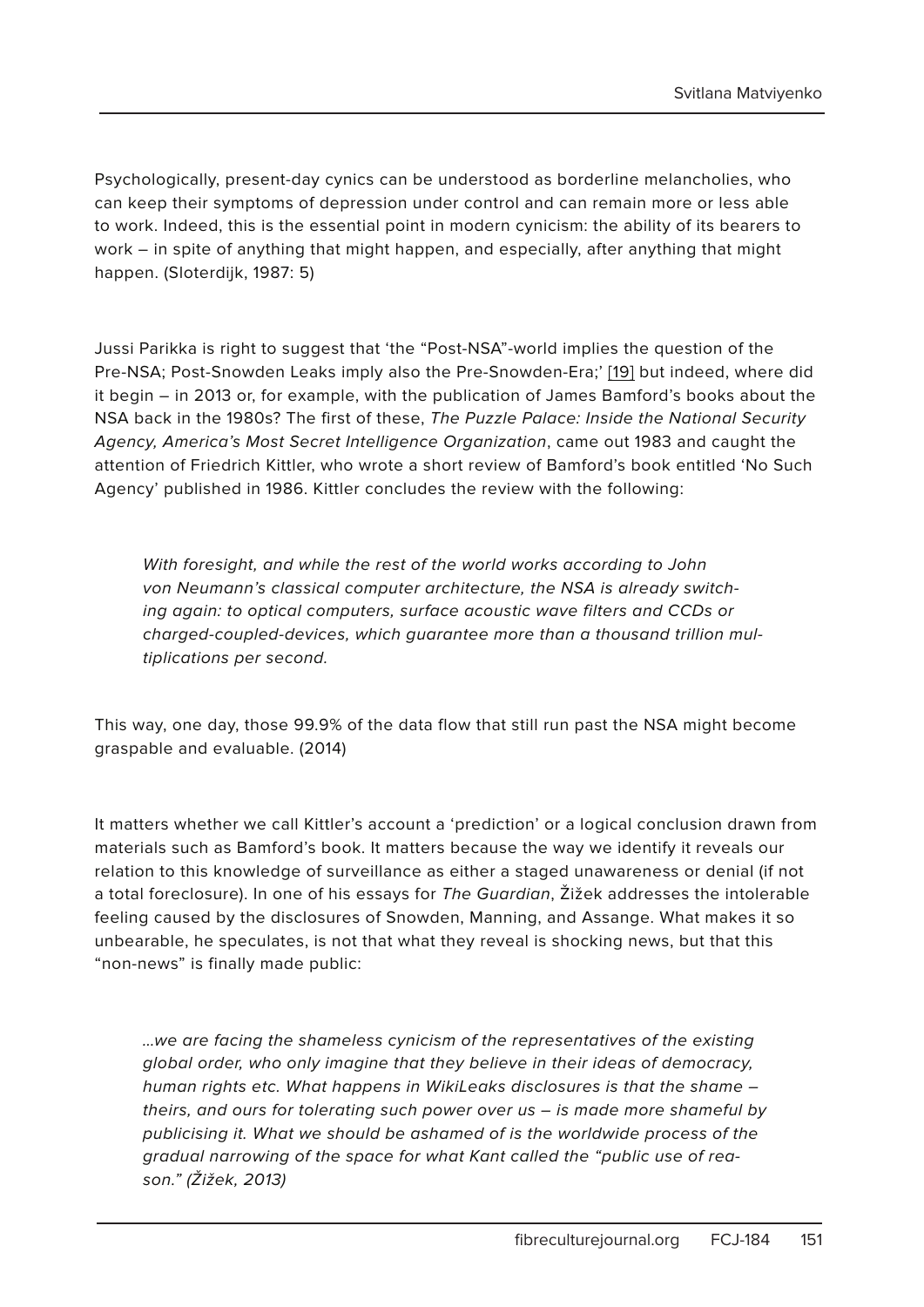Here the knowledge itself is not as important as our relation to the knowledge. In Lacanian psychoanalysis, the relation to knowledge involves the question of pleasure, even extreme pleasure,\* jouissance\*, and therefore, it pertains to the question of a clinical structure.

Thus, another important question involves users' relation to the unbearable pleasures of non-stop networking. The latter produces the effect and affect of merging with the machinic Other of the network which, to employ Lacanian vocabulary, exhibits a tendency to transform from a law-giving paternal function to an affective maternal body – overwhelming, consuming, and granting access to unlimited jouissance (Bosetti, 2010).

#### Perverse panopticon

In 2010, three years after apps became part of everyday experience, media analysts, scholars, producers and users were still debating their significance and impact on computational practices. [20] That year, the International Data Corporation (IDC), the major market intelligence firm that provides advisory services for the information technology, telecommunications, and consumer technology markets, acknowledged in its annual report that 'one of the most striking impacts of the extraordinary growth and evolution of the mobile apps … has been the "appification" of broad categories of interactions and functions in both the physical and the digital worlds' (2010). Further, the report quotes Scott Ellison, vice president of the IDC's Mobile and Wireless research, who confirms the company's evaluation of apps' impact by using the earlier introduced neologism: 'Mobile app developers', he says, 'will "appify" just about every interaction you can think of in your physical and digital worlds' (IDC, 2010).

In Software Takes Command, Manovich offers us a new term, "softwarization", to describe the development and spread of 'media software' between 1960 and 2010. The term describes the state of things when 'creating cultural artifacts and interactive services which contain representations, ideas, beliefs, and aesthetic values,' 'accessing, appending, sharing, and remixing such artifacts', 'participating in the online information ecology by expressing preferences and adding metadata,' as well as 'communicating with other people' is done by means of software (Manovich, 2013: 23). Although Manovich does not distinguish between "appification" and "softwarization", by the end of the book, he locates apps in the global network of heterogeneous objects that the IDC identifies as 'the Third Platform':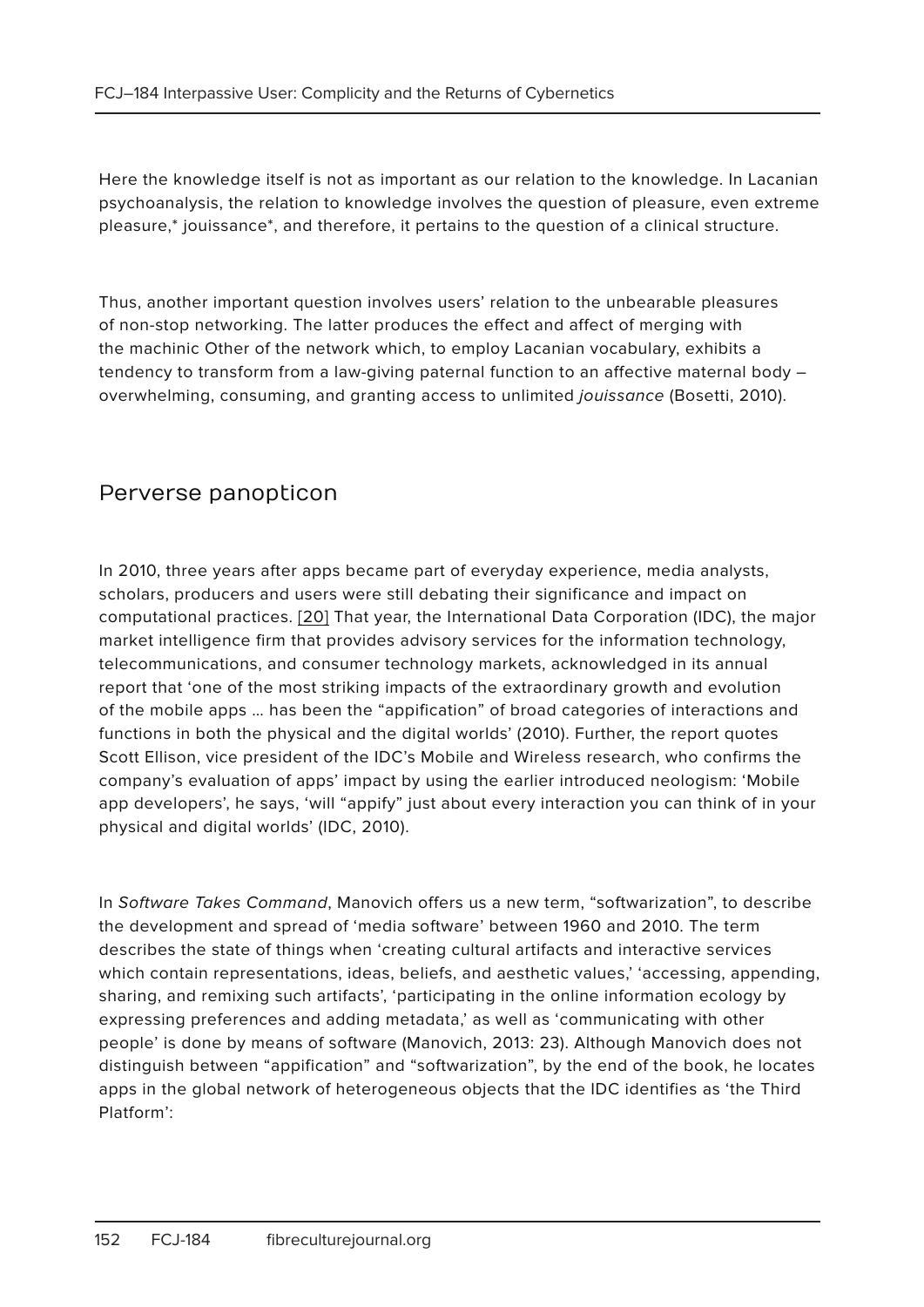None of the software apps and websites of the "social media era" function in isolation. Instead, they participate in the larger ecology, which includes search engines, recommendation engines, blogging systems, RSS feeds, and other web technologies; inexpensive consumer electronic devices for capturing and accessing media (digital cameras, mobile phones, music players, video players, digital photo frames, internet enabled TVs); and technologies that enable transfer of media between devices, people, and the web (storage devices, wireless technologies such as Wi-Fi and WiMax, and communication standards such as USB and 4G). Without this ecology most web services and mobile apps would not be possible. Therefore, this ecology needs to be taken into account in any discussion of social networks and their software – as well as consumer-level content access and media development software designed to work with web-based media sharing sites. (2013: 334)

It is not difficult to see how appification becomes the technique and expression of the cybernetic lifestyle. When any activity has an app for tracking it, the interpassive user has become a major actor of what Benjamin Bratton once called a 'reversed panopticon'. Unlike Jeremy Bentham's famous design of the greatest surveillance machine, where the subject is aware of the possibility of being the object of surveillance and, as a result, changes her behaviour by 'internalising the authority', the subject of the 'reversed panopticon' of the network is fully complicit with the governing machine despite the risks. This is an 'ideal user' who never stops performing for the gaze of the network, never stops clicking, never detaches from mobile gadgets.

Through the lens of Lacanian psychoanalysis, the 'reversed panopticon' is nothing less than the 'perverse panopticon' where the subject, as Bosetti suggests, strives to achieve a unity with the maternal body that promises direct access to unlimited jouissance (comments, 'likes' and many other continuous signs of simulated recognition, which are immensely more significant in the eyes of the user than those who 'like' and comment on that user's posts). The embrace by the network is perceived as similar to a merging with the maternal figure. To stay with the architectural model, think of the 'smart' or parametric architecture that Parisi sees as the arrival of the post-cybernetic mode of soft control based on an infallible prediction of the dweller's next move: not just the incretion of the future, but multiple futures, all at once.

For Lacan, a pervert structure (as any "structure" in the Lacanian understanding of the term) is not a problem, but rather, a solution to a problem that an individual invents in order to deal with the pain of existence (Swales, 2012: 54). In this case, the identification with the imaginary object of mOthers' desire gives himself or herself up completely to the mOther's enjoyment. This 'fantasy' of being the object of enjoyment ('they read me', 'they like me',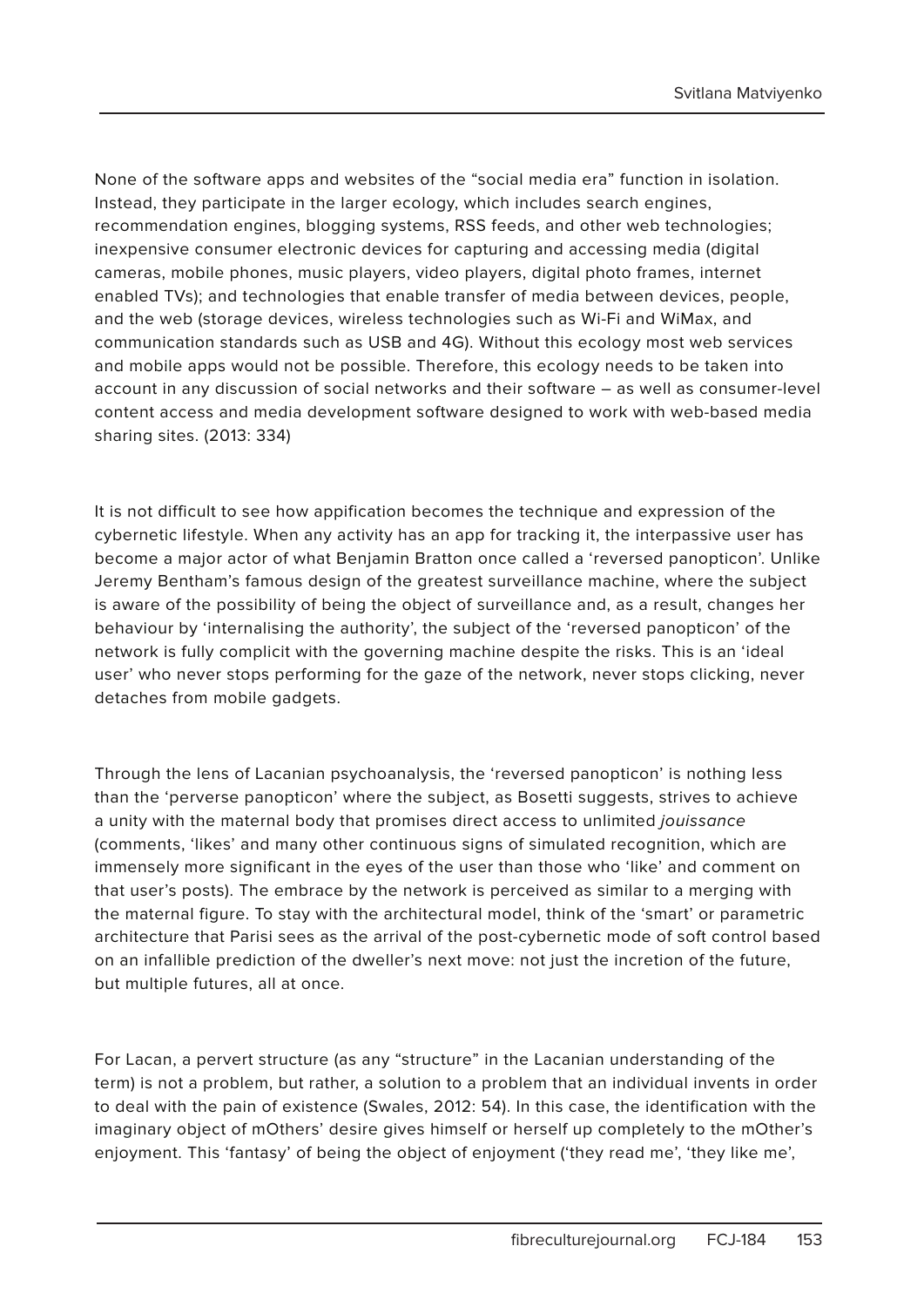'they see me', 'they want me' – 24/7!) is a solution to not being able to give up or even limit one's enjoyment. Such inability is stimulated by the capitalist network. If jouissance is the kind of intense pleasure that hurts and kills you, to learn how to renounce the pleasure attached to the experience of being the networks' object of attention seems to be a key survival technique in the world of 'liliputian robots' that govern our lives.

I often think about some of the lost meanings and practices of solitude, of sensations of mild joy, and of a life that does not necessarily need to be happy and full, but is, in fact, lacking and can not only bear but actually treasure its own incompleteness. 'Today, only the person who no longer believes in a happy ending', Ernst Jünger wrote at the dawn of the cybernetic empire, 'only he who has consciously renounced it, is able to live' (2000: 207).

#### Biographical Note

Svitlana Matviyenko is a Lecturer at the University of Western Ontario. She has a PhD in Critical Theory, Media Theory and Psychoanalysis from the University of Missouri and she is now pursuing her second doctorate at the Centre for the Study of Theory and Criticism at Western. She writes on psychoanalysis, topology, posthumanism, mobile apps, and networking drive. Her work has been published and forthcoming in Digital Creativity, (Re)-Turn: A Journal of Lacanian Studies, Harvard Ukrainian Studies, Krytyka and others. Svitlana curated several experimental dance performances and several art exhibitions at the Ukrainian Institute of America in NYC, Museum | London (Ontario) and other venues. She is a co-editor (with Paul D. Miller) of The Imaginary App (MIT, 2014).

#### Acknowledgments

I thank Nick Dyer-Witheford, Atle Mikkola Kjøsen and anonymous referees for reading earlier versions of this essay and providing important feedback. I am grateful to Alison Hearn and Andrew Murphie for their comments and editorial suggestions.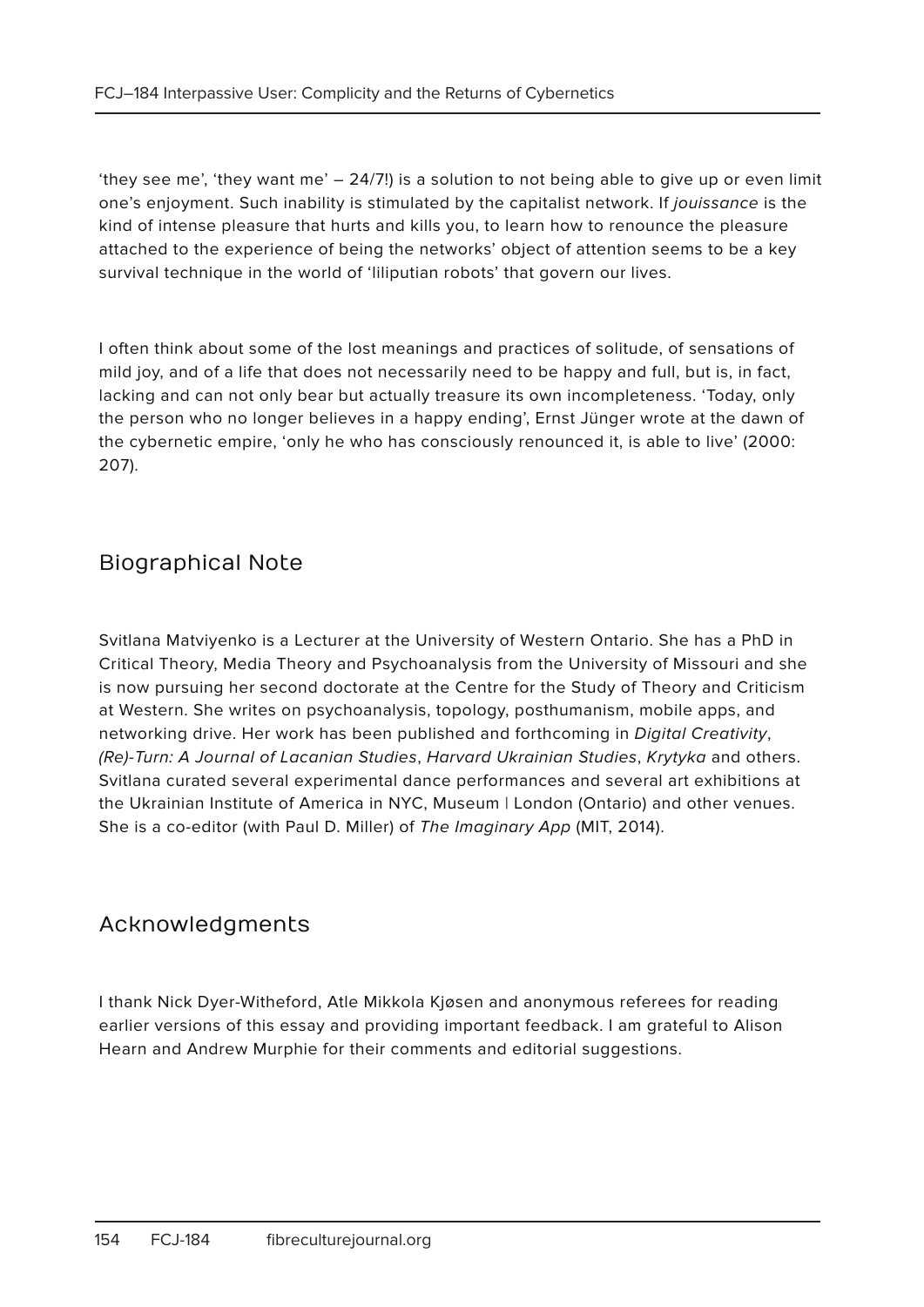#### Notes

[1] See my conversation with Patricia Clough and Alexander Galloway 'On Governance, Blackboxing, Measure, Body, Affect and Apps: A Conversation with Patricia Clough and Alexander R. Galloway', in this issue of The Fiberculture Journal. For more on "the body-across-platforms," see: Clough, Patricia. 'Feminist Theory: Bodies. Science and Technology', in Bryan S. Turner (ed.) Routledge Handbook of Body Studies (New York: Routledge, 2012), 94–105. Also, see this talk: 'Patricia Clough: Feminist Theory, Bodies and Technoscience', Bringing the Body Back in Humanities and Social Science, a conference by the Committee for the Study of Religion at the CUNY Graduate Center, February 24 (2012), https://vimeo.com/41526429.

[2] Lev Manovich's biological metaphor from his book Software Takes Command (2013).

[3] See: Dupuy, Jean-Pierre. On the Origins of Cognitive Science. The Mechanization of the Mind, trans. M. B. DeBevoise (Cambridge, Mass.: MIT Press, 2009) and Heims, Steve J. The Cybernetics Group (Cambridge, Mass.: MIT Press, 1991).

[4] This first-order cybernetics of Norbert Wiener, Claude Shannon, John von Neumann Arturo Rosenbleuth, and Warren Weaver was mostly focused on the practices of observation and control of self-regulating systems and the interaction of the variables within them. The second-order cybernetics of the late 1960s and 1970s associated with such thinkers and scientists as Heinz von Foerster, Herbert Brün, Humberto Maturana, Gordon Pask, Stafford Beer, and Erich Jantsch, shifted focus from the controlled to autonomous systems and to the interaction between the observer and the observed. Later developments of cybernetics, often referred as the third-order cybernetics, which N. Katherine Hayles sees as focused on 'virtuality and dates between 1985 and 1995 (Hayles, 2006: 161) explored the relations between the observers (Johannessen and Olaisen, 1993) and the mechanisms by which the observer and the system co-evolve together. As Vincent Kenny describes third-order cybernetics, it explores 'both the selfhood (subjectivity) of the observer and also the relationship of this subjectivity to any observed system (which can be in either the "external" or the "internal" worlds) – and questions any claims, tacit or explicit, relating to a privileged access to these worlds. The focus of a 3°C is necessarily on "foundationlessness" – of having nowhere to "stand" and also on the uncertainty and undecidability of what we may claim to "know."' See: Kenny, Vincent. '"There's Nothing Like the Real Thing": Revisiting the Need for a Third-Order Cybernetics.' Constructivist Foundations 4.2 (2009): 100–111, http://www.univie.ac.at/constructivism/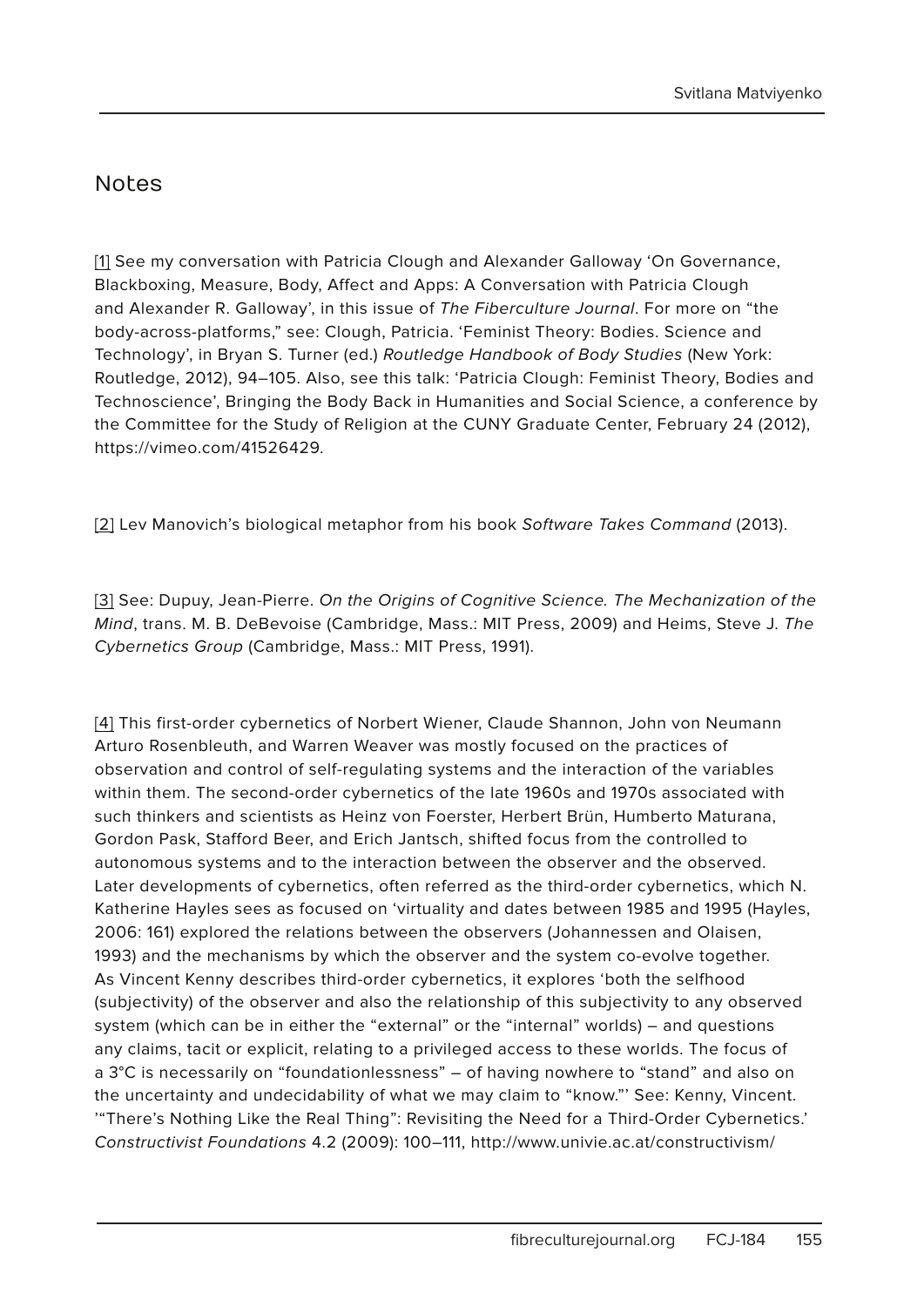journal/4/2/100.kenny. Hayles also identifies the fourth order cybernetics after 1995 as 'the regime of computation': 'The characteristic dynamic of this formation is the penetration of computational processes not only into every aspect of biological, social, economic and political realms but also into the construction of reality itself, where "reality" should be understood, as Haraway says in a different context, as "made" but not necessarily "made up"' (Hayles, 2006: 161).

[5] We can also read such 'respect' as what is posited by such notions as "flat ontology" (DeLanda, 2002: 41) or "the democracy of objects" (Bryant, 2011) in the recent work of speculative philosophers.

[6] The title of the special issue of *Ekistics* (a journal dedicated to the science of human settlements defined by Constantinos Doxiadis) from May 1970 that discussed the 'move from a mechanical to an electronic environment.' The topic of the Delos conference that year, was 'From Man's Movements to His Communications' (Wigley , 2006: 385).

[7] Wigley mentions that this meeting, as enticing as it was for both thinkers, was not without some tension: ' [r] felt that his ideas, including the concept of the global village with which McLuhan would soon become famous, had been taken without acknowledgment. Yet a strong friendship was immediately established. This was greatly assisted by the fact that, as Fuller recalls it, McLuhan was carrying copies of his Nine Chains to the Moon (which had just been republished) and No More Second Hand God when they first met on the boat, declaring, "I am your disciple. … I have joined your conspiracy." McLuhan, who had denied getting the idea of prosthetic extension from anyone until he met Fuller, later told his friends that Fuller was too much a "linear" thinker. Fuller told his friends that McLuhan never had original ideas, nor claimed to. He simply remixed available material in an original way' (2006: 377–378).

[8] Quoted in Bogost, Ian and Nick Montfort. 'Platform Studies: Frequently Questioned Answers', Digital Arts and Culture, December 12–15 (Irvine, Calif., 2009), http://nickm.com/ if/bogost\_montfort\_dac\_2009.pdf.

[9] See: 'IDC Predicts 2014 Will Be a Year of Escalation, Consolidation, and Innovation as the Transition to IT's "3rd Platform" Accelerates', http://www.businesswire.com/news/home/20101213005128/en/ IDC-Forecasts-Worldwide-Mobile-Applications-Revenues-Experience.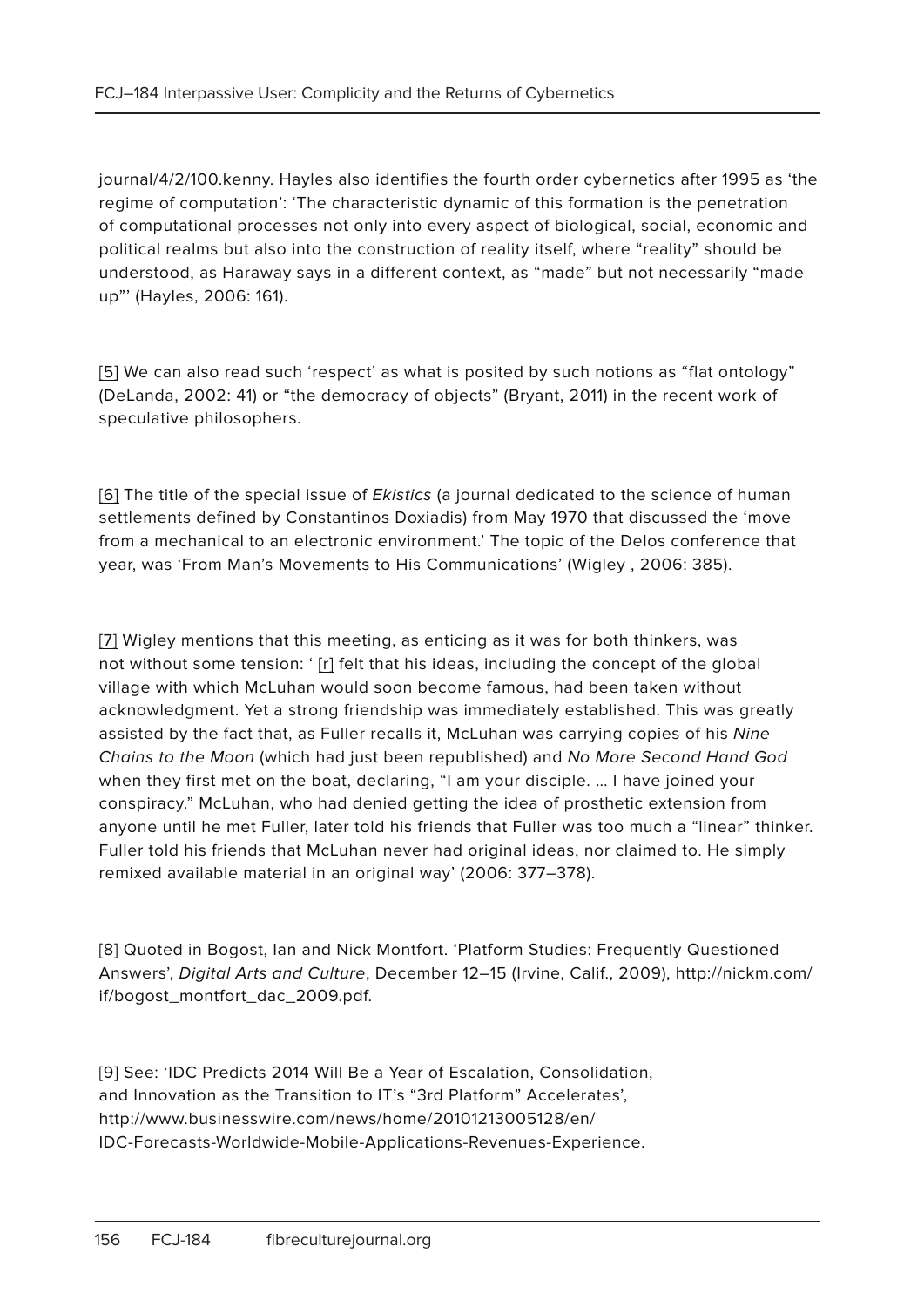[10] See, for example, 'On Governance, Blackboxing, Measure, Body, Affect and Apps. A Conversation with Patricia Clough and Alexander R. Galloway'.

[11] The terms "complicit subject" is not ideal as it is a form of 'terminological stuttering', since this specific form of complicity as dependence is already a pure form of subjectivity, as I understand it. However, for the purposes of my discussion on the phenomenon on complicity, I keep this term phrase as it is.

[12] On the research on disability conducted by the Bell Labs and, later, the MIT, see Mills, Mara. 'On Disability and Cybernetics: Helen Keller, Norbert Wiener, and the Hearing Glove', differences: A Journal of Feminist Cultural Studies 22.2–3 (2011): 74–111.

[13] See Bosetti, Luca. 'Three Questions on Prosthetic Technology and A-(d)diction', Paragraph 33.3 (2010).

[14] See Eric Kluitenberg, 'Second Introduction to an Archaeology of Imaginary Media,' in Eric Kluitenberg (ed.) Book of Imaginary Media: Excavating the Dream of the Ultimate Communication Medium (NAi/De Balie, 2006), 5.

[15] In the earlier published version of this argument in 1996, in the essay 'On Totalitarian Interactivity,' Manovich even calls interactivity "totalitarian": 'interactive computer installations indeed represent an advanced form of audience manipulation, where the subject is put within a structure very similar to an experimental setup of a psychological laboratory or a high-tech torture chamber of CIA or KGB, the kind we saw frequently in spy films of the Cold War era' (1996). Also see Alexander Galloway's discussion of this essay in The Interface Effect (Cambridge, UK: Polity, 2012), 6–9.

[16] See Wikipeida entry on the 'Third Platform': https://en.wikipedia.org/wiki/ Third\_platform.

[17] Franco 'Bifo' Berardi's lecture 'Abstraction and Poetry in the Age of Financial Capitalism' at the University of Western Ontario on 29 November 2014.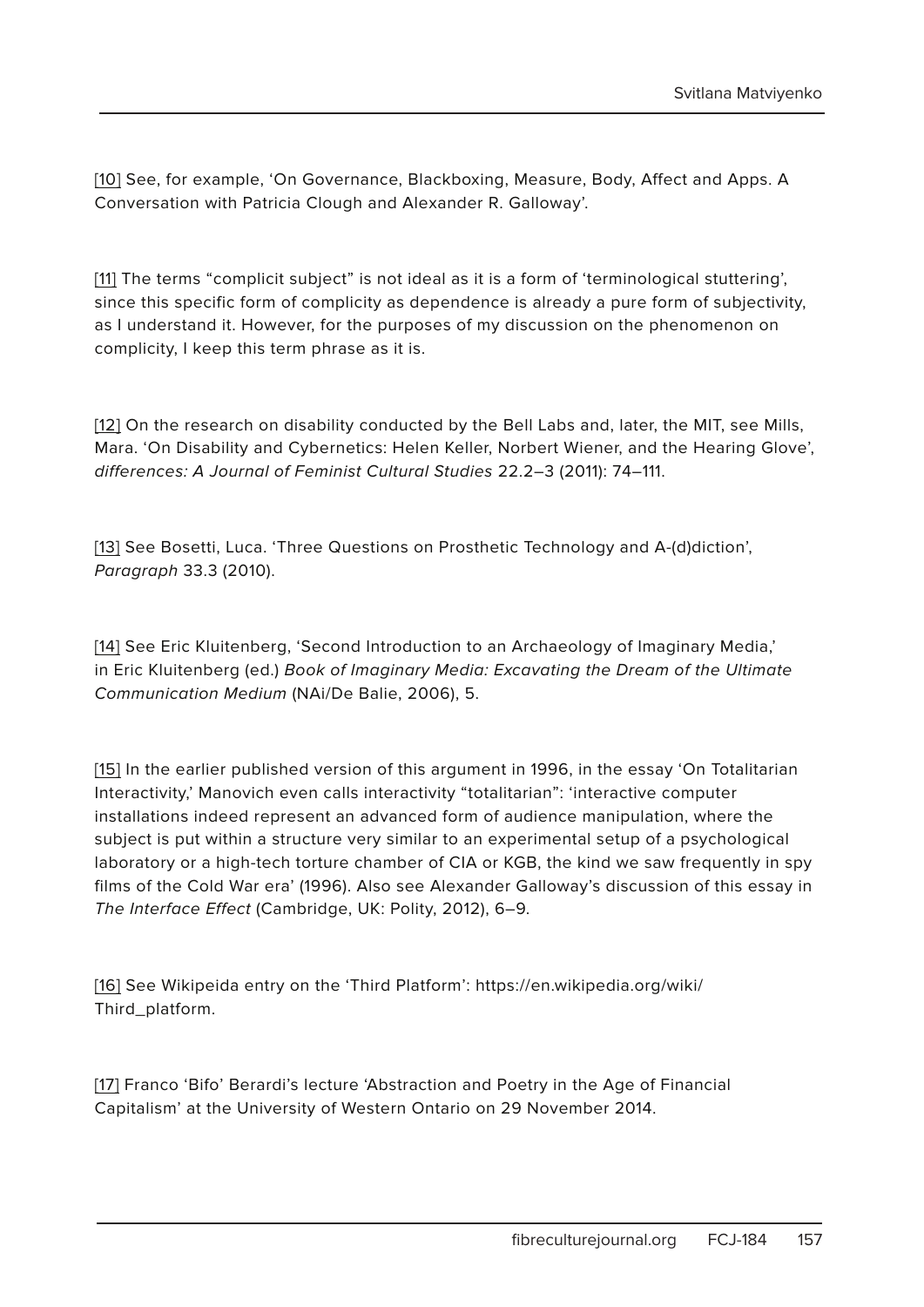[18] In a sense, the "cybernetic hypothesis" sank into today's discourse of "network freedom" that draws the attention away from the questions of surveillance and exploitation. In From Counterculture to Cyberculture, Fred Turner demonstrates how the transformative power of the "New Economy" and the potentials of the networked entrepreneurship were evident only to certain circles of those who envisioned and proclaimed cyberspace as the new "electronic frontier" of freedom (2008 [2006]: 7). Discussing the role of Stewart Brand, who allegedly coined the term "personal computer," and his crowd, Turner observes:

Although they rejected the military-industrial complex as a whole, as well as the political process that brought it into being, hippies from Manhattan to Haight-Ashbury read Norbert Wiener, Buckminster Fuller, and Marshall McLuhan. Through their writings, young Americans encountered a cybernetic vision of the world, one in which material reality could be imagined as an information system. To a generation that had grown up in a world beset by massive armies and by the threat of nuclear holocaust, the cybernetic notion of the globe as a single, interlinked patters of information was deeply comforting: in the invisible play of information, many thought they could see the possibility of global harmony. (Turner, 2008 [2006]: 5)

[19] See Parikka's blog: http://jussiparikka.net/2014/07/23/echelon.

[10] See, for example, Chris Anderson and Michael Wolff, 'The Web is dead, long live the Internet,' Wired, August 2010 (http://www.wired.com). Also, Tim Berners-Lee, 'Long live the Web: A call for continued open standards and neutrality,' Scientific American, November 22, 2010 (http://www.scientificamerican.com).

#### References

'Delos Declaration,' foldout insert, Ekistics 16 (October 1963).

'Networks: Lanwair', Ekistics (April, 1969).

'Relationship of Units in Space', Ekistics (June, 1968).

Andrejevic, Mark. iSpy: Surveillance and Power in the Interactive Era (Lawrence, Kans.: University Press of Kansas, 2007).

Bamford, James. The Puzzle Palace: Inside the National Security Agency, America's Most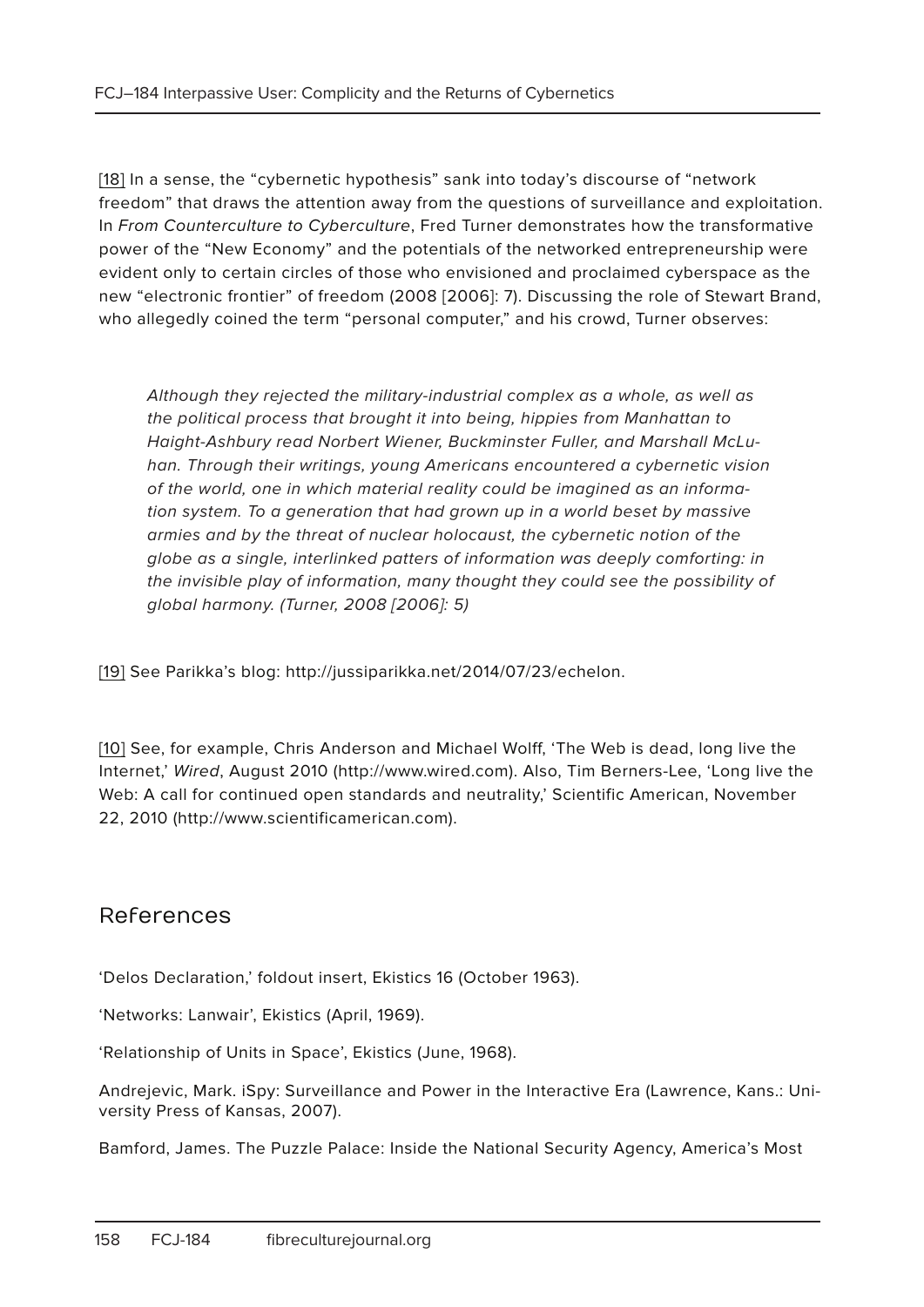Secret Intelligence Organization (New York: Penguin Books, 1983).

Bolter, Jay and Richard Grusin. Remediation. Understanding New Media (Cambridge, Mass.: MIT Press, 2000).

Bosetti, Luca. 'Three Questions on Prosthetic Technology and A-(d)diction', Paragraph 33.3 (2010).

Coley, Rob and Dean Lockwood. Cloud Time: The Inception of the Future (Winchester, UK: Zero Books, 2012).

Dubberly, Hugh, Paul Pangaro, and Usman Haque. 'What is interaction?' Are there different types?', ACM, Interactions XVI.1 (January – February, 2009): 1–10.

Dupuy, Jean-Pierre. On the Origins of Cognitive Science. The Mechanization of the Mind, trans. M. B. DeBevoise (Cambridge, Mass.: MIT Press, 2009).

Fuller, Buckminster. 'The Phantom Captain', in Nine Chains to the Moon (New York: Doubleday & Company, 1963 [1938]): 18–29.

Galloway, Alexander. 'The Cybernetic Hypothesis', differences: A Journal of Feminist Cultural Studies 25.1 (2014): 107–131.

Grusin, Richard. Premediation: Affect and Mediality After 9/11 (New York: Palgrave Macmillan, 2010).

Guilbaud, George T. What Is Cybernetics?, trans. Valerie MacKay (Toronto: Heinemann: 1961 [1959]).

Hayles, N. Katherine. How We Became Posthuman: Virtual Bodies in Cybernetics, Literature and Informatics (Chicago: Chicago University Press, 1999).

Heims, Steve J. The Cybernetics Group (Cambridge, Mass.: MIT Press, 1991). Johannessen, Jon-Arild and Arnulf Hauan. 'Communication – A Systems Theoretical Point of View (Third-Order Cybernetics)', Systems Practice 7.1 (1994): 63–73.

Jünger, Ernst. The Glass Bees (New York: NYRB Classics, 2000).

Kenny, Vincent. '"There's Nothing Like the Real Thing": Revisiting the Need for a Third-Order Cybernetics.' Constructivist Foundations 4.2 (2009): 100–111, http://www.univie.ac.at/ constructivism/journal/4/2/100.kenny.

Kittler, Friedrich A. 'No Such Agency', trans. Paul Feigelfeld, introd. Paul Feigelfeld and Jussi Parikka,\* Theory, Culture & Society \*(2014), http://theoryculturesociety.org/kittler-onthe-nsa.

Kroker, Arthur. Technology and the Canadian Mind: Innis / McLuhan / Grant (Montreal: CTheory Books, 2001).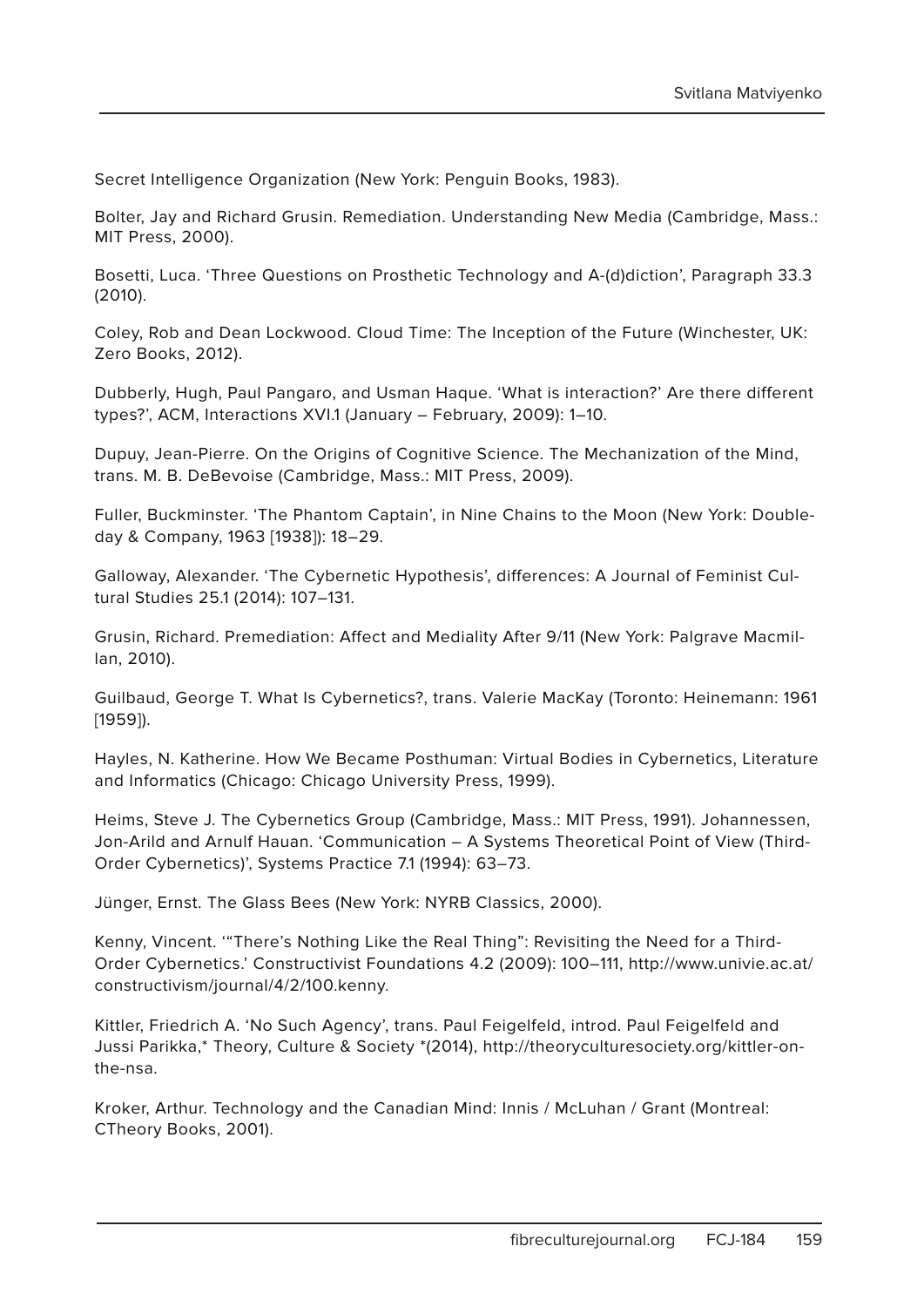Lovink, Geert. 'What Is the Social in Social Media?', e-flux 40 (December 2012), http:// www.e-flux.com/journal/what-is-the-social-in-social-media.

Lovink, Geert. Network Without a Cause (London: Polity, 2011).

Manovich, Lev. Software Takes Command (New York: Bloomsbury Academic, 2013).

Manovich, Lev. The Language of New Media (Cambridge, Mass.: MIT Press, 2001).

McLuhan, Marshall. Understanding Media: The Extensions of Man (Cambridge, Mass.: MIT Press, 1995).

Mills, Mara. 'On Disability and Cybernetics: Helen Keller, Norbert Wiener, and the Hearing Glove', differences: A Journal of Feminist Cultural Studies 22.2–3 (2011): 74–111.

Parisi, Luciana. Contagious Architecture. Consumption, Aesthetics, and Space (Cambridge, Mass.: MIT Press, 2013).

Pasquinelli, Matteo. 'The Ideology of Free Culture and the Grammar of Sabotage,' Policy Futures in Education 8.6 (2010): 671–682.

Pickering, Andrew. The Cybernetic Brain: Sketches of Another Future (Chicago: University of Chicago Press, 2009).

Serres, Michel. The Parasite (Minneapolis, Minn.: University of Minnesota Press, 2007)

Sloterdijk, Peter. Critique of Cynical Reason (Minneapolis, Minn.: University of Minnesota Press, 1987).

Thacker, Eugene. 'Nihilism and New Media', part II of Galloway, Alexander R., Geert Lovink, and Eugene Thacker, 'Dialogues Carried Out in Silence: An E-mail Exchange', Grey Room 33 (Fall 2008): 96–112.

Tiqqun. 'The Cybernetic Hypothesis', Tiqqun 2, http://cybernet.jottit.com.

Turner, Fred. From Counterculture To Cyberculture: Stewart Brand, The Whole Earth Network, And The Rise of Digital Utopianism (Chicago: University Of Chicago Press, 2008 [2006]).

Wiener, Norbert. Cybernetics: Or Control and Communication in the Animal and the Machine (Cambridge, Mass.: MIT Press, 1961 [1948]).

Wigley, Mark. 'Network Fever', in Wendy Hui Kyong Chun and Thomas W. Keenan (eds.) Old Media, New Media: A History and Theory Reader (New York: Routledge, 2006): 375–398.

William, Raymond. Television: Technology and Cultural Form (London: Fontana, 1974).

Žižek, Slavoj. 'Is It Possible to Traverse the Fantasy in Cyberspace?' in Elizabeth Wright and Edmond Wright (eds.) The Žižek Reader (Oxford, UK: Blackwell Publishers, 1999): 102–124.